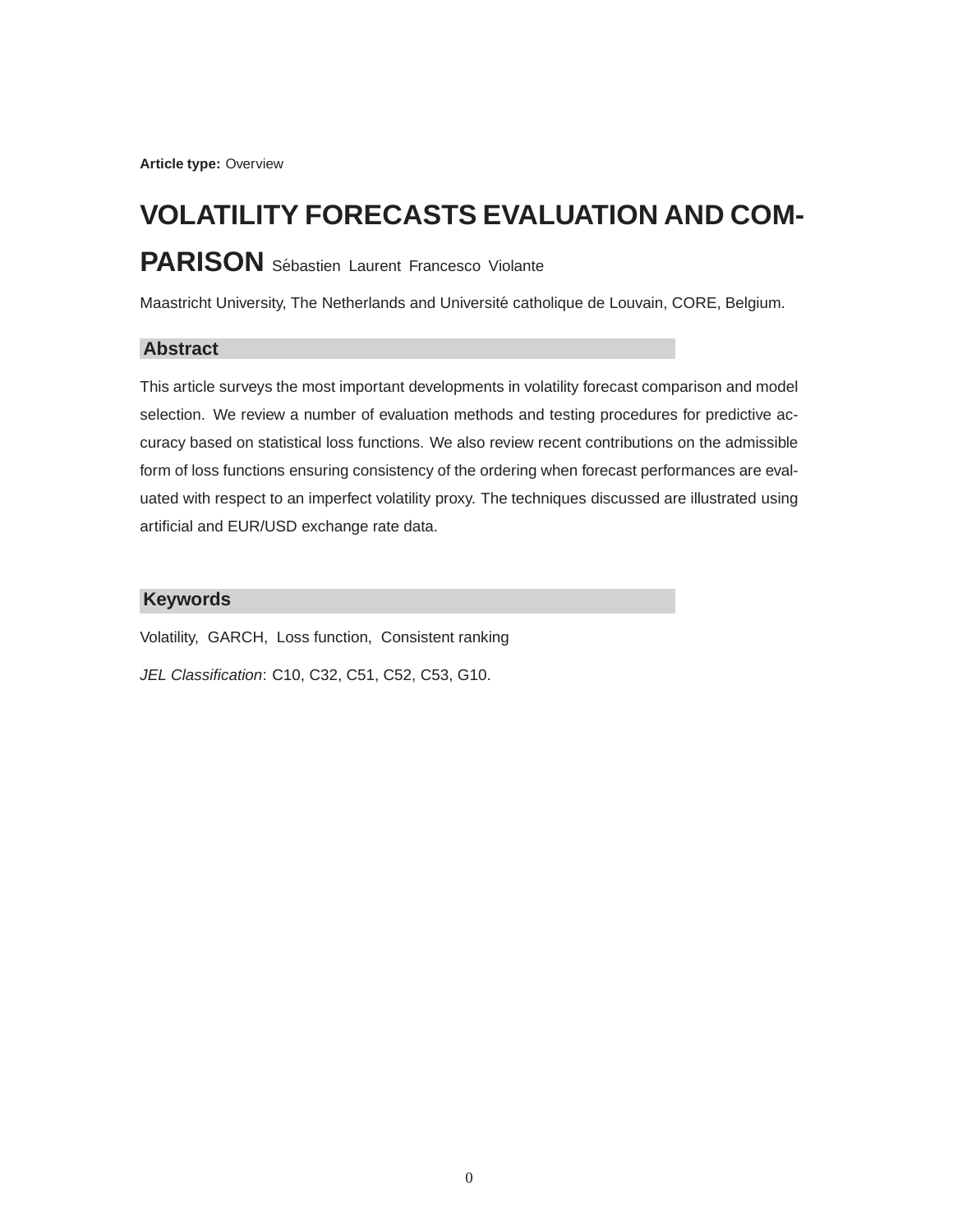Traditional regression tools have shown their limitation in the modelling of financial time-series (say  $y_t$ ). Assuming that only the conditional mean could be changing with covariates while the variance remains constant over time often revealed to be an unrealistic assumption in practice. Indeed, it is now widely accepted that high frequency financial returns are heteroskedastic. As an example, Figure 1 plots the daily returns in % of the EUR/USD exchange rate on the period January 1999 to - April 2011. This figure clearly suggests that the variance of this series is indeed not constant over time and clusters of volatility can be visually detected. Since the seminal



Figure 1: EUR/USD exchange rate returns in % on the period January 1999 to - April 2011.

paper of [Engle \(1982\)](#page-20-0), autoregressive moving average (ARMA) models have been extended to essentially equivalent models for the variance. Autoregressive Conditional Heteroscedasticity (ARCH) models have been extensively used in the literature. A time series  $y_t$   $(t = 1, ..., T)$  is said to follow an ARCH-type model when it can be described as follows:

<span id="page-1-0"></span>
$$
y_t = m_t(\eta) + \varepsilon_t \tag{1}
$$

$$
\varepsilon_t = \sigma_t(\eta) z_t \tag{2}
$$

$$
m_t(\eta) = c(\eta | \Omega_{t-1}) \tag{3}
$$

$$
\sigma_t(\eta) = h(\eta|\Omega_{t-1}), \qquad (4)
$$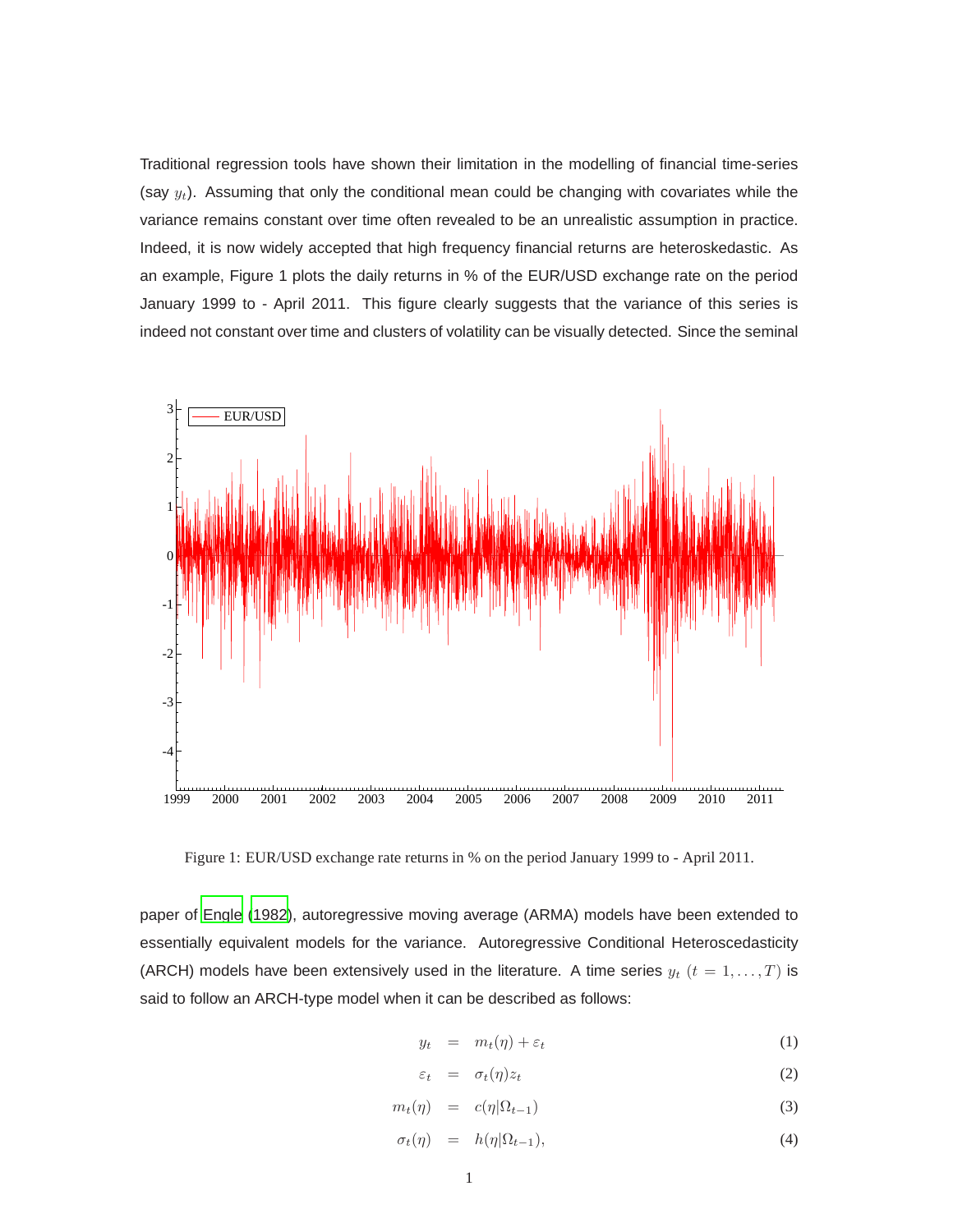where  $c(.|\Omega_{t-1})$  and  $h(.|\Omega_{t-1})$  are deterministic functions of  $\Omega_{t-1}$  (the information set at time  $t-1$ ), depending on an unknown vector of parameters  $\eta$ , and  $z_t$  is an  $(i.i.d.)$  process with  $E(z_t) = 0$ and  $Var(z_t) = 1$ . For modeling the conditional mean  $m_t(\eta)$ , one usually relies on Autoregressive (AR) and/or Moving Average (MA) specifications. See [Brockwell \(2011](#page-19-0)) for an overview of ARMA models. Many parametric specifications have also been proposed for  $\sigma_t^2(\eta)$ . An extensive review is given in [Bollerslev \(2010\)](#page-19-1).

In this article we essentially focus on the conditional variance  $\sigma_t^2(\eta)$  and, more precisely, we review recent developments on volatility forecasts evaluation and comparison. Once point forecasts are computed from one or more volatility models, models' performances can be measured by contrasting forecasts to realisations by means of a statistical loss function. Then performances can be ordered according to the selected criterion and a ranking of models established. Finally, inference on predictive accuracy based on such ranking can be carried out using a variety of approaches. In this article, we discuss several statistical methods for single, pairwise and multiple forecast evaluation. A critical problem characterising the comparison of volatility forecasts is the fact that the target variable is latent. Typically, this problem is solved by using a conditionally unbiased (and possibly consistent) ex-post estimator, often referred to as a volatility proxy. Some of the most popular proxies used in the literature are mentioned in Section [.](#page-8-0) However, it has been shown in [Hansen and Lunde \(2006\)](#page-20-1), [Patton](#page-21-0) [\(2009\)](#page-21-0), [Patton and Sheppard \(2009\)](#page-21-1) and [Laurent, Rombouts, and Violante \(2009](#page-21-2)) that the substitution of the true volatility by a proxy, by definition imperfect, may introduce serious distortions in the ordering of volatility forecasts. To overcome the problem, these authors provide conditions that the loss function has to satisfy in order to ensure a ranking asymptotically robust to the noise in the proxy and propose a number of robust functional forms. The rest of the article is organised as follows. In the next section, we discuss statistical methods for single, pairwise and multiple forecast evaluation. Then, we discuss the problem of forecast evaluation under imperfect volatility proxies and provide an illustration based on artificial and exchange rate data. The last section concludes.

### **Inference on volatility forecasts**

#### **GARCH model**

The most popular ARCH-type model is certainly the Generalized ARCH model of [Bollerslev \(1986\)](#page-19-2). The GARCH  $(p, q)$  model specifies the square of  $\sigma_t$  in Equation [\(4\)](#page-1-0) as follows:

$$
\sigma_t^2 = \alpha_0 + \sum_{i=1}^q \alpha_i \varepsilon_{t-i}^2 + \sum_{j=1}^p \beta_j \sigma_{t-j}^2.
$$
 (5)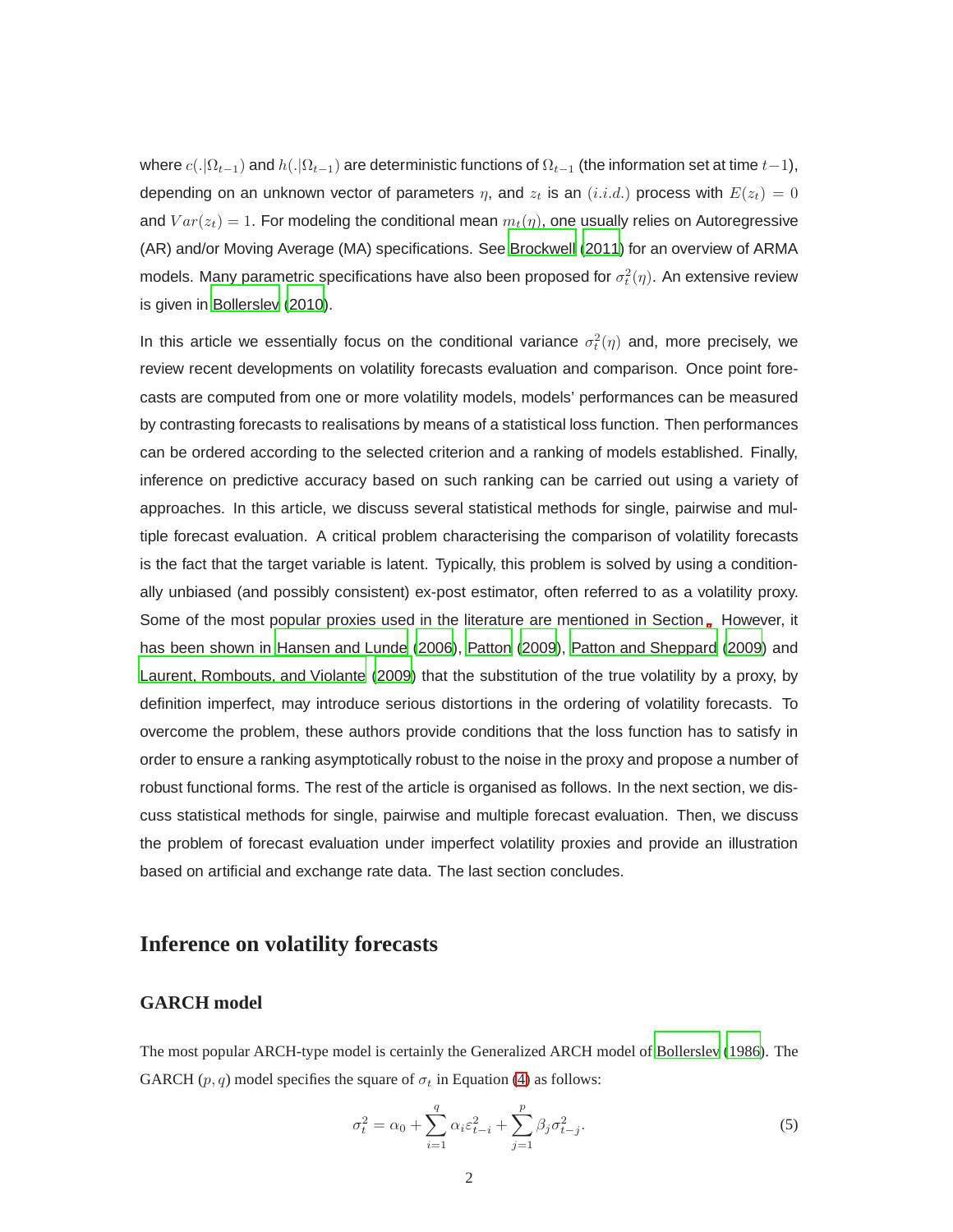Estimation of ARCH-type models is commonly done by maximum likelihood so that one has to make an additional assumption about the innovation process  $z_t$ . [Weiss](#page-21-3) [\(1986\)](#page-21-3) and [Bollerslev and Wooldridge](#page-19-3) [\(1992\)](#page-19-3) show that the Gaussian quasi-maximum likelihood (QML) estimator is consistent if the conditional mean and the conditional variance are correctly specified.

After the estimation of the parameters of the model, h-step-ahead forecasts of the conditional variance, i.e.  $\sigma_{t+h|t}^2$  are obtained as follows:

<span id="page-3-0"></span>
$$
\sigma_{t+h|t}^2 = \hat{\alpha}_0 + \sum_{i=1}^q \hat{\alpha}_i \varepsilon_{t+h-i|t}^2 + \sum_{j=1}^p \hat{\beta}_j \sigma_{t+h-j|t}^2,
$$
\n(6)

where  $\varepsilon_{t+i|t}^2 = \sigma_{t+i|t}^2$  for  $i > 0$  while  $\varepsilon_{t+i|t}^2 = \varepsilon_{t+i}^2$  and  $\sigma_{t+i|t}^2 = \sigma_{t+i}^2$  for  $i \le 0$ . Equation [\(6\)](#page-3-0) is usually computed recursively, even if a closed form solution of  $\sigma_{t+h|t}^2$  can be obtained by recursive substitution in Equation [\(6\)](#page-3-0). Similarly, one can easily obtain the  $h$ -step-ahead forecast of the conditional variance of more complicated ARCH-type models.

#### **Single forecast evaluation**

A simple method for evaluating the accuracy of the volatility forecasts of an ARCH-type model, say model  $k$ , is the regression based evaluation proposed by [Mincer and Zarnowitz](#page-21-4) [\(1969\)](#page-21-4) (hereafter MZ). This approach requires the estimation of the coefficients of a regression of the target on a constant and the forecast under evaluation (denoted  $\sigma_{t,k}^2$ ),

<span id="page-3-1"></span>
$$
\sigma_t^2 = a + b\sigma_{t,k}^2 + u_t. \tag{7}
$$

The MZ regression allows to evaluate two different aspects of the volatility forecast. First, by testing the joint hypothesis  $H^0$ :  $a = 0 \cup b = 1$ , it allows to test the presence of systematic over- or under-predictions, i.e., whether the forecast is biased. Second, being the  $R^2$  of [\(7\)](#page-3-1) an indicator of the correlation between the realisation and the forecast, it can be used as evaluation criterion of the accuracy of the forecast.

#### **Pairwise comparison**

The first approach to pairwise comparison that we consider is the test of equal predictive ability proposed by [Diebold and Mariano](#page-20-2) [\(1995\)](#page-20-2) and further refined by [West \(1996\)](#page-21-5), [McCracken \(2000](#page-21-6)), [Clark and McCracken](#page-19-4) [\(2001\)](#page-19-4), [Corradi, Swanson, and Olivetti](#page-20-3) [\(2001\)](#page-20-3), [Clark and West \(2006](#page-20-4)), [Clark and West](#page-20-5) [\(2007\)](#page-20-5), [McCracken](#page-21-7) [\(2007\)](#page-21-7) and [Clark and McCracken \(2005](#page-19-5)) among others (hereafter DMW). The DMW test is a very general procedure<sup>[1](#page-3-2)</sup> designed to compare two rival forecasts in terms of their forecasting accuracy using a general

<span id="page-3-2"></span><sup>&</sup>lt;sup>1</sup>The test does not require zero-mean forecast errors (hence the forecasts can be biased), specific distributional assumptions nor zero-serial correlation for the forecast errors.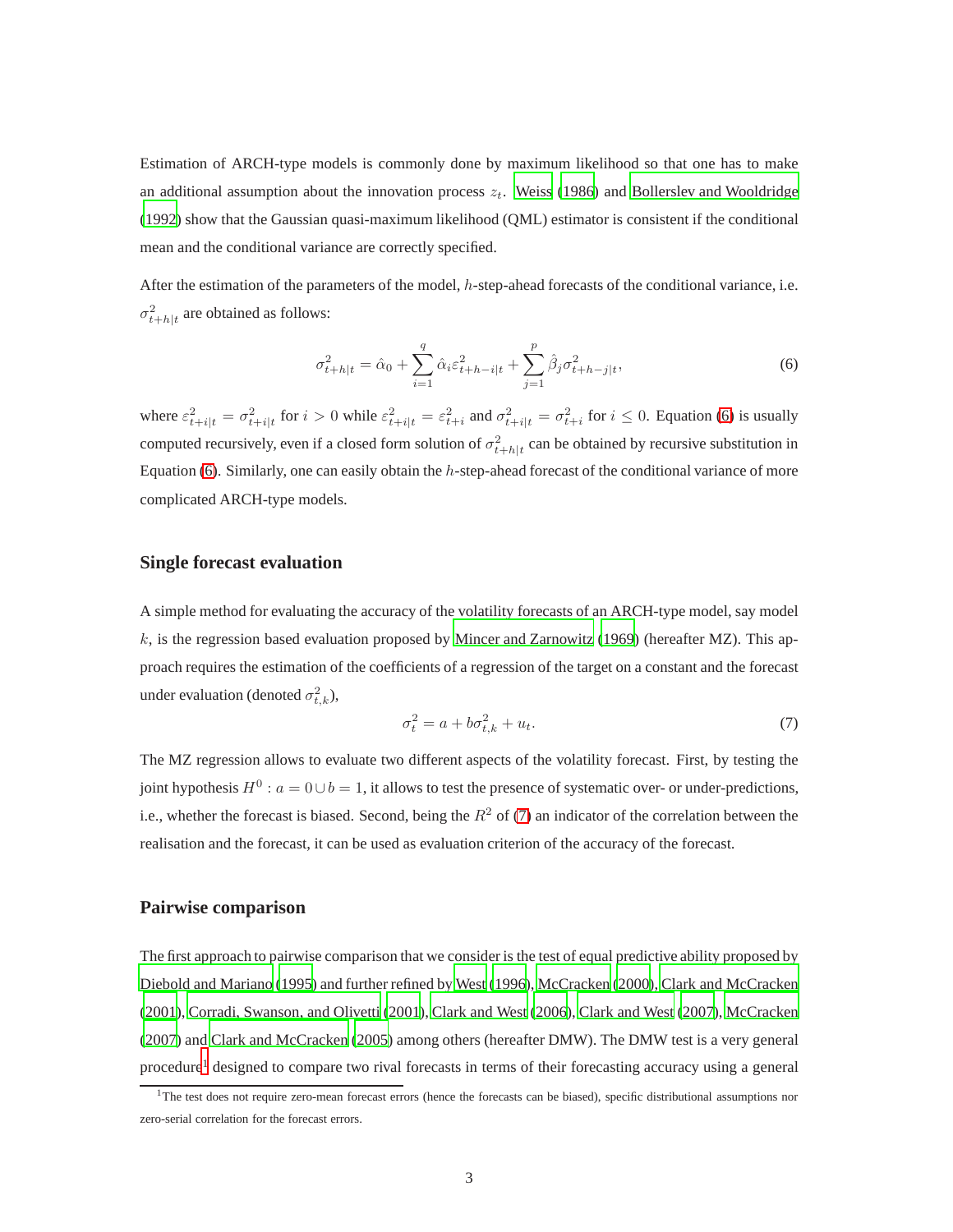loss function,  $L(.)$ :  $R_{++} \times H \rightarrow R^+, H \subset R_{++}$ . The loss function, i.e. the measure of predictive accuracy, can be specified according to the definition of optimality adopted by the forecaster.

Define the loss differential between model  $k$  and  $j$  as

$$
d_t = L(\sigma_t^2, \sigma_{t,k}^2) - L(\sigma_t^2, \sigma_{t,j}^2)
$$
\n
$$
(8)
$$

or using a more compact notation,  $d_t = L_{t,k} - L_{t,j}$ . Under stationarity of  $d_t$ ,  $E[d_t]$  is well defined and the null hypothesis of equal predictive ability takes the form  $H^0: \mathrm{E}[d_t] = 0.$  The test statistic is

$$
DM - T = \frac{\sqrt{T}\bar{d}}{\sqrt{\omega}} \stackrel{a}{\sim} \mathcal{N}(0, 1),\tag{9}
$$

where  $\bar{d} = T^{-1} \sum_t d_t$  and  $\omega = \lim_{t \to \infty} \text{Var}(\sqrt{T} \bar{d})$  is its asymptotic variance. A natural estimator of  $\omega$ is the sample variance of  $d_t$ , though this estimator is consistent only if the loss differentials are serially uncorrelated. Since this is not generally the case, a suitable HAC estimator, such as the Newey-West variance estimator, is preferable.

It is worth noting that the aim of these tests is to infer about  $E[d_t(\theta_0)]$  using  $T^{-1}\sum_t d_t(\theta_0)$ , where  $\theta_0$ represents the models parameters population values, and thus require asymptotics based on the size of the estimation sample  $T$  and the size of the forecast evaluation sample  $T$  to grow to infinity at the same rate.<sup>[2](#page-4-0)</sup> Since this type of asymptotics relies on parameter population values, the comparison of nested models is obviously not allowed, because the asymptotic distribution of the statistic under the null turns out to be degenerate (identically zero) when the restricted model is true. A solution to this problem has been provided by [McCracken](#page-21-7) [\(2007\)](#page-21-7) and [Clark and McCracken \(2005\)](#page-19-5) (CM), which argue that, although  $T^{-1}\sum_t d_t(\hat{\theta}) E[d_t(\theta_0)] \to 0$  when models are nested,  $T^{-1} \sum_t d_t(\hat{\theta})$  is a non-degenerate random variable. Based on this argument, they suggest a variety of statistics, suited for testing equal predictive accuracy, which depart from the standard Gaussian asymptotics of DWM and whose distribution depends entirely on the parameters uncertainty. To obtain the null distribution [Clark and McCracken \(2009\)](#page-20-6) develop an asymptotically valid procedure based on bootstrap sampling.

[Giacomini and White \(2006](#page-20-7)) develop a test of finite-sample predictive ability. They construct a test for conditional equal predictive accuracy based on asymptotics in which the estimation error is a permanent component of the forecast error. Rather than focussing on unconditional expectations, their approach aims at inferring about conditional expectations of forecast errors, i.e. inferring about  $\mathrm{E}[d_t(\hat{\theta})]$  using  $T^{-1}\sum_t d_t(\hat{\theta})$ . The null hypothesis of equal predictive ability can be expressed as

<span id="page-4-1"></span>
$$
E[L(\sigma_t^2, \sigma_{t,k,\tau_k}^2(\hat{\theta}_{k,t,\tau_k})) - L(\sigma_t^2, \sigma_{t,j,\tau_j}^2(\hat{\theta}_{j,t,\tau_j}))] \equiv E[d_{\mathcal{T},t}(\hat{\theta})] = 0,
$$
\n(10)

<span id="page-4-0"></span><sup>&</sup>lt;sup>2</sup>Such asymptotics apply naturally under a recursive forecasts scheme, where the sample used to estimate the parameters of the model grows at the same rate as the forecast sample, i.e. at each step t the forecast is based on all available information up to  $t - 1$ . Additional assumptions for asymptotics based on rolling and fixed schemes, where the estimation sample increases with the overall sample size, are given in [West \(1996\)](#page-21-5).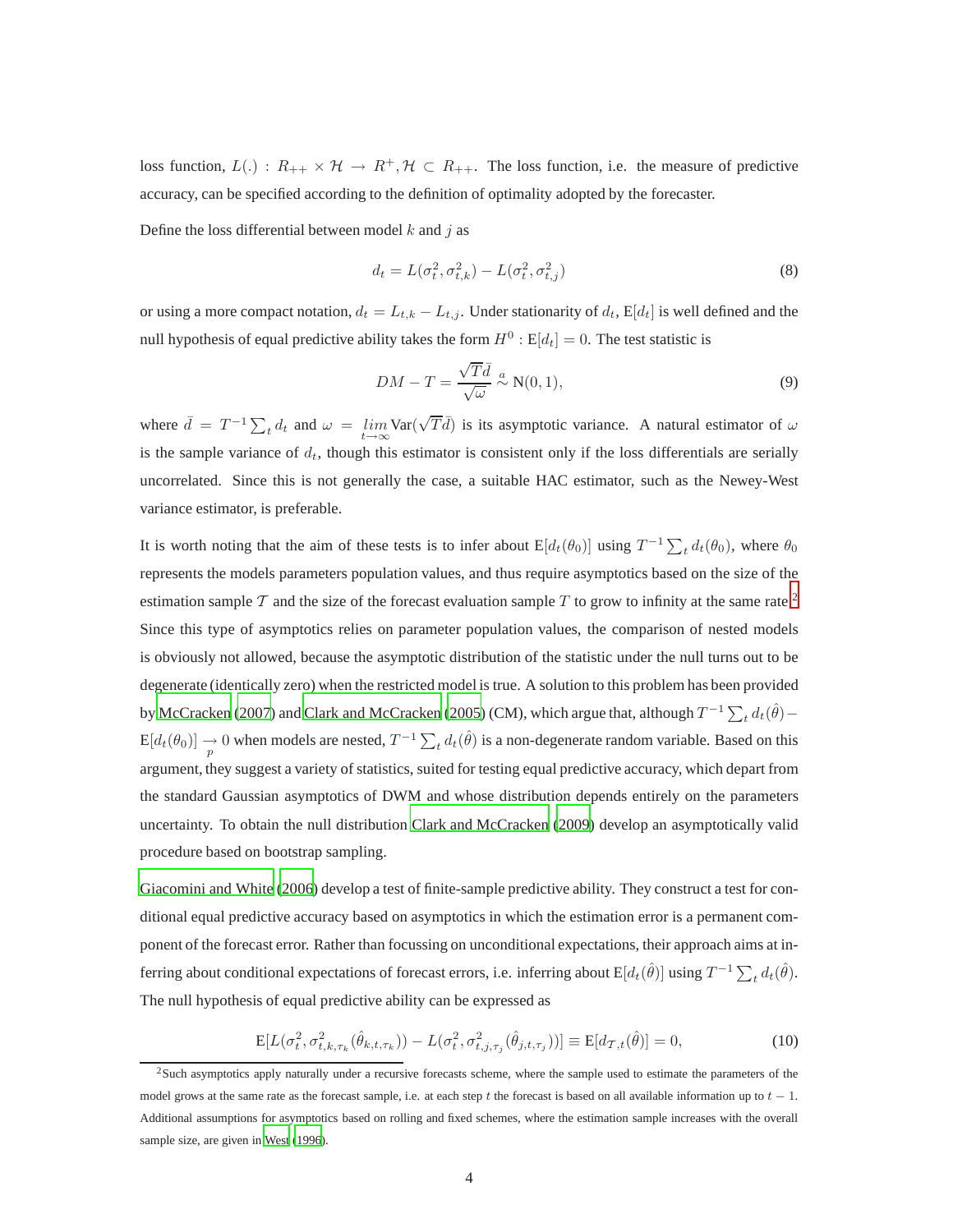where, for  $i = k, j, \tau_i$  is size of the estimation window, possibly different for each model (explaining the third index in  $\sigma_{t,k,\tau_k}^2$  and  $\hat{\theta}_{k,t,\tau_k}$ ) and  $\mathcal{T} = \max(\tau_k, \tau_j)$ . Given that, under the null hypothesis,  $\{d_{\mathcal{T},t}, \Im_t\}$  is a martingale difference sequence, [\(10\)](#page-4-1) is equivalent to  $E[\delta_{t-1}d_{T,t}] = 0$ , where  $\delta_{t-1}$ , referred to as the test function, is a  $\Im_{t-1}$ -measurable vector of dimension q. Contrary to CM, in this case, standard asymptotic normality arguments hold. The GW test takes the form of a Wald-type statistic

$$
GW - T_7^{\delta} = T \left( T^{-1} \sum_{t=1}^{T} \delta_{t-1} d_{T,t} \right)' \hat{\Omega}^{-1} \left( T^{-1} \sum_{t=1}^{T} \delta_{t-1} d_{T,t} \right), \tag{11}
$$

where  $\hat{\Omega}$  is a consistent estimator of the variance of  $\delta_{t-1}d_{T,t}$ . The statistic is asymptotically  $\chi_q^2$  under the null hypothesis.

An example of test function suggested by [Giacomini and White](#page-20-7) [\(2006\)](#page-20-7) is  $\delta_t = (1, d_{\mathcal{T},t})'$  which allows to test jointly for equal predictive ability and lack of serial correlation in the loss differentials.

Clearly, the GW asymptotics hold when the size of the estimation sample is fixed as the forecasts sample grows, i.e., T fixed,  $T \to \infty$ , but also under a rolling scheme<sup>[3](#page-5-0)</sup> and in general to any limited memory estimator.

#### **Multiple comparison**

When multiple alternative forecasts are available, it may be of interest to test whether a specific model, selected independently from the data, produces systematically superior performances with respect to the other models. The difference with the approaches discussed in the previous section is twofold: first, the multiple comparison allows to recognize the multiplicity effect by testing multiple hypotheses, and second, the choice of a benchmark requires a test of superior predictive ability which requires testing composite hypotheses, i.e. (weak) inequalities. Consequently, the asymptotic distribution of these tests is typically non-standard.

The first approach that we consider is the reality check for data snooping of [White](#page-22-0) [\(2000\)](#page-22-0) (hereafter RC). Let us define the loss differential between the benchmark,  $\sigma_{t,0}^2$ , and some rival forecast,  $\sigma_{t,k}^2$   $k = 1, ..., m$ as

$$
d_{t,k} = L(\sigma_t^2, \sigma_{t,0}^2) - L(\sigma_t, \sigma_{t,k}^2)
$$
\n(12)

and  $\mathbf{d}_t = (d_{1,t}, ..., d_{m,t})$ . Provided that  $\mathbf{d}_t$  is (strictly) stationary,  $E[\mathbf{d}_t]$  is well defined and the null hypothesis of interest takes the form

<span id="page-5-1"></span>
$$
H^0: \max_k \mathbf{E}[d_{k,t}] \le 0 \tag{13}
$$

i.e., the benchmark is superior to the best alternative. Clearly, the null hypothesis in [\(13\)](#page-5-1) is a multiple hypothesis, i.e., the intersection of the one-sided individual hypotheses  $E[d_{t,k}] \leq 0$ . The RC test statistic

<span id="page-5-0"></span><sup>&</sup>lt;sup>3</sup>The sequence of T parameters is generated using the most recent information, e.g. a rolling sample of fixed size T.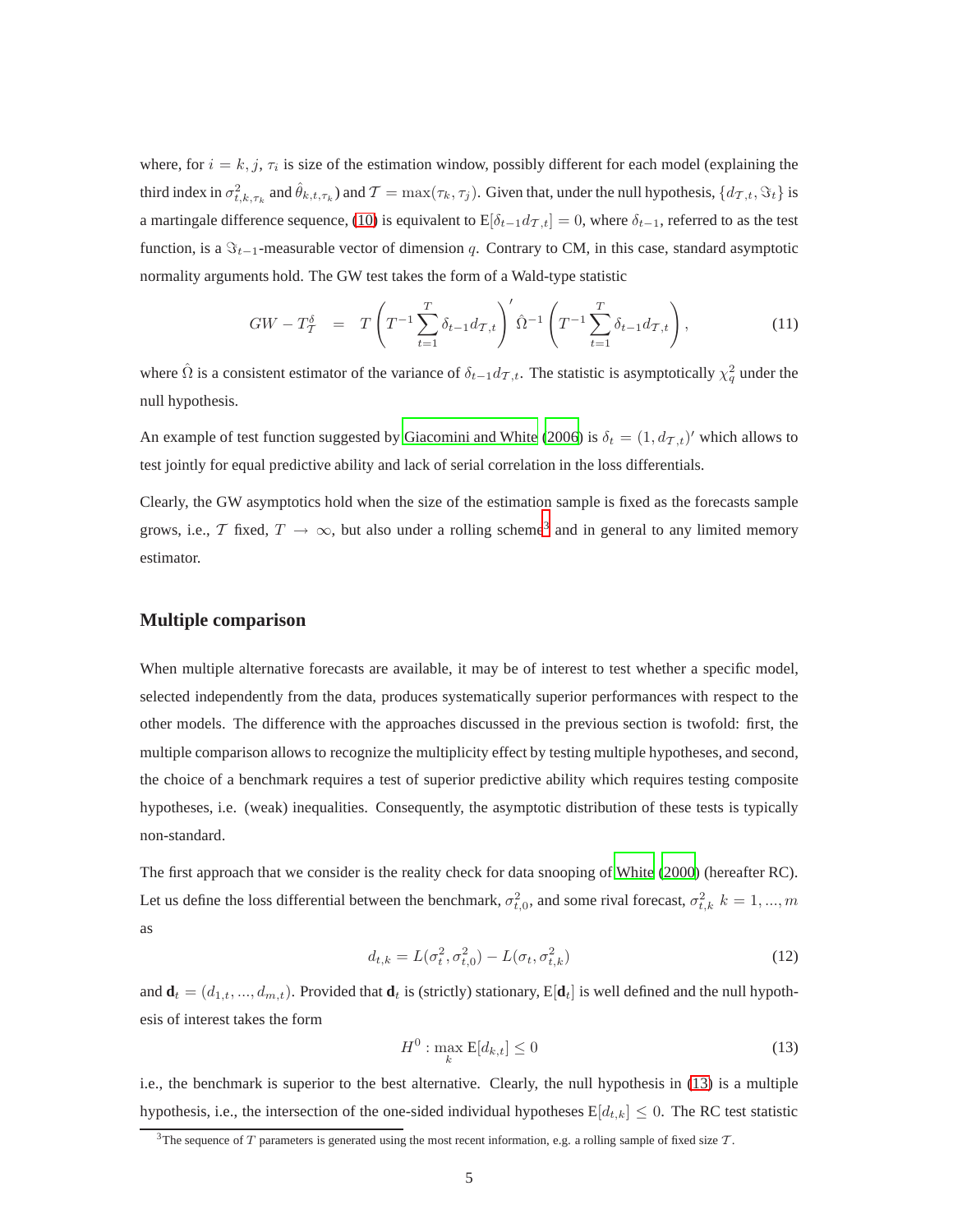takes the form

<span id="page-6-0"></span>
$$
RC - T = \max_{k} (\sqrt{T} \,\bar{d}_k),\tag{14}
$$

where  $\bar{d}_k = T^{-1} \sum_{t=1}^T d_{t,k}$ .

Given strict stationary of  $\mathbf{d}_t$ , [White \(2000\)](#page-22-0) invokes conditions provided in [West \(1996\)](#page-21-5) that lead to  $\sqrt{T}(\mathbf{\bar d} E[\mathbf{d}_t]$ )  $\stackrel{d}{\rightarrow} N(0,\Omega)$ . However, [\(14\)](#page-6-0) has an asymptotic distribution under the null which is unknown and that depends on the nuisance parameters  $E[\mathbf{d}_t]$  and  $\Omega$ <sup>[4](#page-6-1)</sup>.

[White](#page-22-0) [\(2000\)](#page-22-0) suggests two procedures to obtain the distribution under the null, namely the 'Monte Carlo Reality Check' (simulated inference) and the 'Bootstrap Reality Check' (bootstrap inference), see [White](#page-22-0) [\(2000\)](#page-22-0) for further details.

Note that, as in [Diebold and Mariano \(1995\)](#page-20-2), White's (2000) asymptotics are based on population values. Using similar arguments as [Giacomini and White \(2006\)](#page-20-7), [Hansen \(2005](#page-20-8)) generalize the procedure to the comparison of nested models. Using a similar approach, [Hansen](#page-20-8) [\(2005\)](#page-20-8) proposes a new test for superior predictive ability (henceforth SPA). The SPA statistic takes the form

<span id="page-6-2"></span>
$$
SPA - T = \max\left[\max_{k} \frac{\sqrt{T}\bar{d}_k}{\sqrt{\hat{\omega}_k}}, 0\right],\tag{15}
$$

where  $\hat{\omega}_k$  is some consistent estimator of  $\omega_k = \lim_{t \to \infty} \text{Var}(\sqrt{T} \overline{d}_k)$ . The null distribution of the SPA statistic is based on  $\sqrt{T}\bar{\mathbf{d}}\stackrel{d}{\to}\text{N}(\hat{\boldsymbol{\mu}}^c,\hat{\Omega}),$  where  $\hat{\boldsymbol{\mu}}^c$  is a consistent estimator of  $\boldsymbol{\mu}=\text{E}[\mathbf{d}_t]$  that conforms with the null hypothesis. [Hansen \(2005\)](#page-20-8) also provides a detailed description of the bootstrap scheme used to obtain the distribution under the null hypothesis.

The SPA test differs from the RC in two ways. First, he proposes a different statistic based on studentized quantities to reduce the loss of power that the RC can suffer when poor and irrelevant forecasts are considered. Second, he employs a sample dependent distribution under the null. The latter is based on a procedure that incorporates additional sample information in order to identify the relevant alternatives. In fact, while the procedure based on the principle of the least favourable configuration to the alternative adopted by [White \(2000\)](#page-22-0) implicitly relies on an asymptotic distribution under the null that assumes  $E[d_{t,k}] = 0$  for all k, [Hansen \(2005\)](#page-20-8) points out that all negative values of  $E[d_{t,k}]$  should be considered because they also conform with the null. He provides lower and upper bounds to the distribution of [\(15\)](#page-6-2) corresponding to a liberal test under the null hypothesis that the models with worse performance than the benchmark are poor models in the limit and a conservative one under the least favourable configuration to the alternative, respectively.

Clearly, in many applications the choice of a benchmark may not be obvious or an objective benchmark may not exist. In other applications a single model that is significantly superior to all the alternatives may

<span id="page-6-1"></span> ${}^4E[\mathbf{d}_t]$  is estimated using the least favorable configuration for the alternative which in this case correspond to  $E[\mathbf{d}_t] = 0$ , i.e., all alternatives are as good as the benchmark.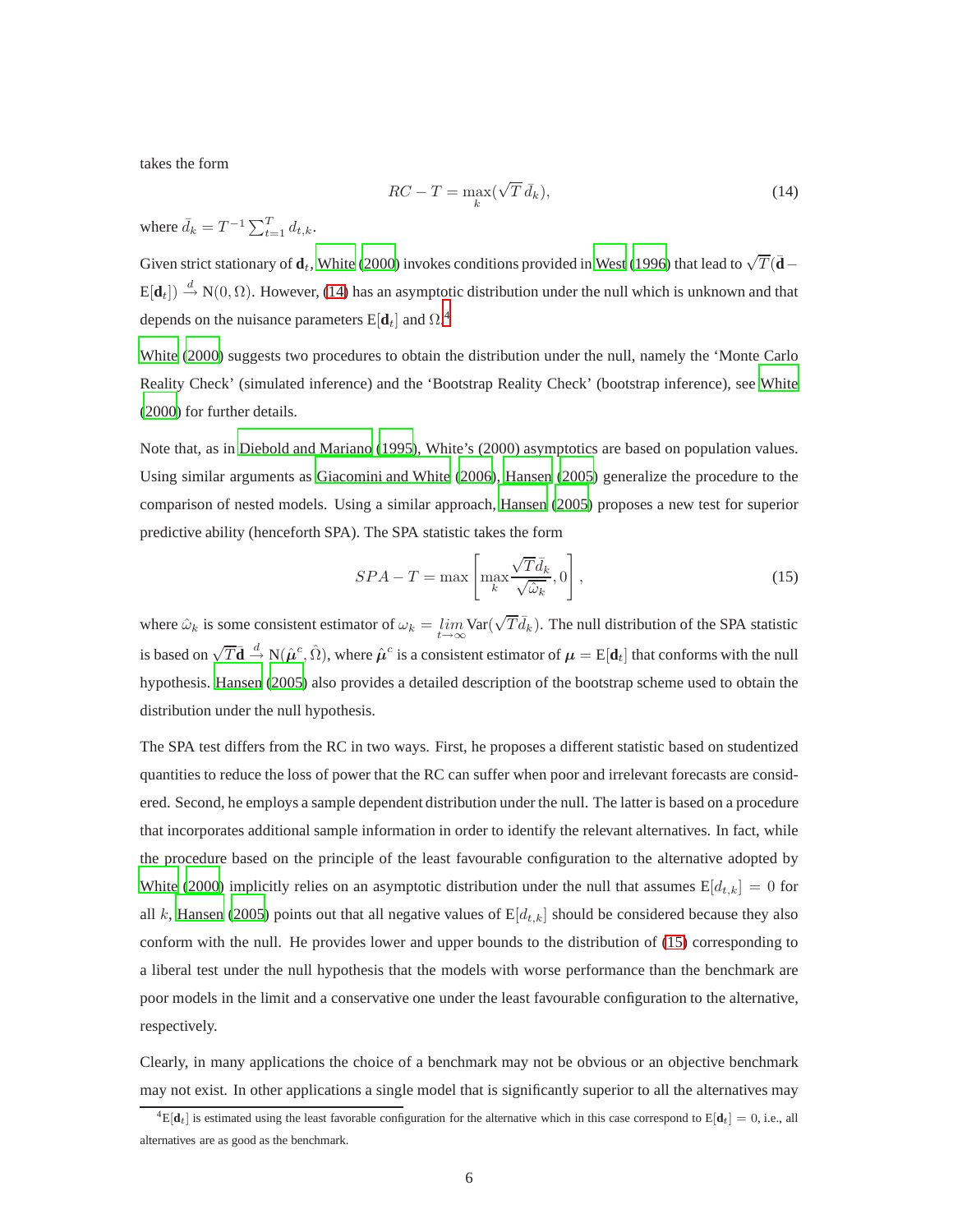not emerge especially when the set of competing models is large and/or the data may not be sufficiently informative to give a univocal answer. In these cases, the forecaster may aim to reduce the set of competing models to a smaller set that is guaranteed to contain the best forecasting model at a given confidence level. This approach is known as multiple comparison without control.

Within this category we find the model confidence set (MCS) of [Hansen, Lunde, and Nason \(2009](#page-21-8)). The MCS is a sequential test of equal predictive ability. It differs from the RC and the SPA because it does not require a benchmark to be specified. It has the additional advantage of relying on simple hypotheses (equalities), allowing to derive standard asymptotics.

Given an initial set of forecasts,  $M^0$ , the starting hypothesis is that all models in  $M^0$  have equal forecasting performances. The relative performance of each pair of forecasts is measured by  $d_{t,k,j} = L(\sigma_t^2, \sigma_{t,k}^2)$  –  $L(\sigma_t^2, \sigma_{t,j}^2)$ , for all  $k, j \in M^0$  with  $k \neq j$ . Under the assumption that  $d_{t,k,j}$  is stationary, the null hypothesis of equal predictive ability takes the form

<span id="page-7-0"></span>
$$
H^{0}: \mathbf{E}[d_{t,k,j}] = 0 \qquad \forall k, j \in M^{0}.
$$
 (16)

If the null of equal predictive ability is rejected at a given confidence level  $\alpha$ , then an elimination rule is called to remove the worst performing model. The equal predictive ability test is then repeated until the non-rejection of the null, while keeping the confidence level  $\alpha$  fixed at each iteration, thus allowing to construct a  $(1 - \alpha)$ -confidence set,  $M^* \equiv \{k \in M_0 : E(d_{t,k,j}) \leq 0 \ \forall \ j \in M^0 \}$ , for the best model(s) in  $M^0$ .

Let  $L_t$  be the  $(m \times 1)$  vector of sample performances  $L(\sigma_t^2, \sigma_{t,k}^2), k \in M$  and  $\iota_{\perp}$  the  $(m \times (m-1))$  orthogonal complement of a m-dimensional vector of ones, where m is the dimension of  $M$ . Then, the vector  $\iota'_{\perp}$ **L**<sub>t</sub> can be viewed as  $m-1$  relevant contrasts as each element can be obtained as a linear combination of  $d_{k,j,t}, k, j \in M$  which has mean zero under the null [\(16\)](#page-7-0). Hence, [\(16\)](#page-7-0) is equivalent to  $E[i'_\perp \mathbf{L}_t] = 0$  and, under strict stationarity of  $d_{k,j,t}$ , it holds that  $T^{-1/2} \sum_{t=1}^{T} \iota'_{\perp} \mathbf{L}_t$  is asymptotically Gaussian with mean 0 and covariance matrix  $\Omega = \lim_{t\to\infty} \text{Var}\left(T^{-1/2}\sum_{t=1}^T \iota'_\perp \mathbf{L}_t\right)$ . Thus, it seems natural to employ traditional quadratic-form type of tests as

<span id="page-7-1"></span>
$$
MCS - T_Q = T\left(T^{-1}\sum_{t=1}^T \iota'_\perp \mathbf{L}_t\right)' \hat{\Omega}^+ \left(T^{-1}\sum_{t=1}^T \iota'_\perp \mathbf{L}_t\right)
$$
(17)

and

<span id="page-7-2"></span>
$$
MCS - T_F = \frac{T - q}{q(T - 1)} \, MCS - T_Q,\tag{18}
$$

where  $\hat{\Omega}$  is some consistent estimator of  $\Omega$ ,  $q = \text{rank}(\hat{\Omega})$  denotes the number of linearly independent contrasts and  $\hat{\Omega}^+$  denotes the More-Penrose pseudo-inverse of  $\hat{\Omega}$ . The statistic in [\(17\)](#page-7-1) is asymptotically  $\chi_q^2$ , whereas [\(18\)](#page-7-2) is asymptotically  $F_{q,T-q}$  under the null hypothesis, as the subscripts Q (quadratic) and F (F-distributed) suggest.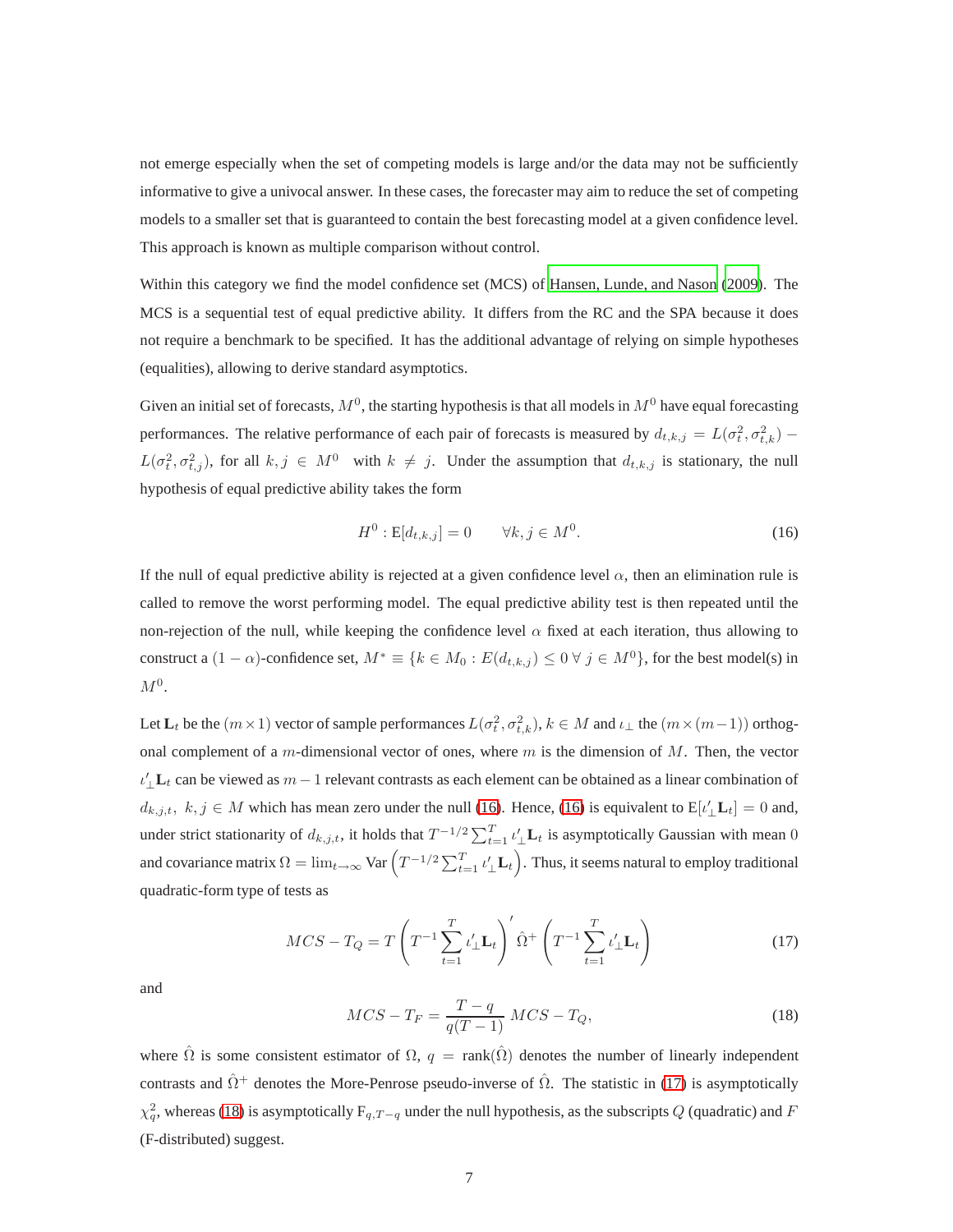The main pitfall of these asymptotic tests is that, when  $m$  is large, it might be problematic to obtain a well conditioned estimate of  $\Omega$ . Alternatively, [Hansen, Lunde, and Nason \(2009](#page-21-8)) propose three simpler statistics expressed as functions of studentized quantities. The first statistic is expressed as a sum of deviations from the common average (hence the subscript). Under the null hypothesis  $H^0 = E[\bar{d}_k] = 0 \ \forall k \in M$  the statistic takes the form<sup>[5](#page-8-1)</sup>

<span id="page-8-2"></span>
$$
MCS - T_D = \frac{1}{m} \sum_{k \in M} t_k^2,
$$
\n(19)

where  $t_k = \sqrt{T} \bar{d}_k / \sqrt{\hat{\omega}_k^D}$ ,  $k = 1, ..., m$ , and  $\bar{d}_k = m^{-1} \Sigma_{j \in M} \bar{d}_{k,j}$  is the contrast of model *i*'s sample loss with respect to the average across all models and  $\bar{d}_{k,j} = T^{-1} \Sigma_{t=1}^T d_{k,j,t}$  is the sample loss differential between models k and j. The variances  $\hat{\omega}_k^D$  are consistent estimators of  $\omega_k^D = lim_{t\to\infty} \text{Var}(\sqrt{T} \bar{d}_k)$ . The remaining two statistics, dubbed range and semi-quadratic, take the form

<span id="page-8-3"></span>
$$
MCS - T_R = \max_{k,j \in M} |t_{k,j}| \quad \text{and} \quad MCS - T_{SQ} = \frac{1}{m} \sum_{k,j \in M} t_{k,j}^2 \tag{20}
$$

respectively, where  $t_{k,j} = \sqrt{T} \bar{d}_{k,j}/\sqrt{\hat{\omega}_s^R}$ ,  $k, j = 1, ..., m$   $k \neq j$  and  $s = 1, ..., m(m-1)$  and the variance  $\hat{\omega}_s^R$  is a consistent estimator of  $\omega_s^R = lim_{t\to\infty} \text{Var}(\sqrt{T}\bar{d}_{k,j}).$ 

Note that the distribution of [\(19\)](#page-8-2) and [\(20\)](#page-8-3) is non-standard and depend on the nuisance parameters  $\omega_k^D$  and  $\omega_s^R$ , respectively. [Hansen, Lunde, and Nason \(2009](#page-21-8)) also provide details on the bootstrap scheme employed to solve the nuisance parameter problem and obtain the distribution under the null hypothesis.

If the null hypothesis is rejected, then [Hansen, Lunde, and Nason \(2009\)](#page-21-8) suggest the use of the following elimination rule  $\mathcal{E}_M$  = arg  $\max_{k \in M} t_k$  which excludes the model with the largest standardised excess loss relative to the average across models. The iterative testing procedure ends when the first non rejection occurs, or obviously if all models but one have been recursively eliminated. Finally, the MCS p-value is equal to  $p_i = \max(p_{i-1}, p(i)), i = 1, ..., m$ , where  $p_i$  is the p-value of the test under the null hypothesis  $H_{M^i}^0$ , i.e., at the *i*th step of the iteration process. By convention the p-value when there is only one surviving model is  $p_m = 1$ .

Interestingly, the SPA and MCS tests are implemented in the free Ox software package MULCOM of [Hansen and Lunde](#page-20-9) [\(2010\)](#page-20-9).

#### <span id="page-8-0"></span>**Loss functions and the latent variable problem**

A critical problem, which characterises the comparison of volatility forecasts, is the fact that the target variable is latent. Typically, this problem is solved by using a conditionally unbiased (and possibly consistent) ex-post estimator, often referred to as volatility proxy and denoted  $\hat{\sigma}_t^2$ . It is worth noting that the

<span id="page-8-1"></span> $5$ Note that the null hypothesis is equivalent to [\(16\)](#page-7-0).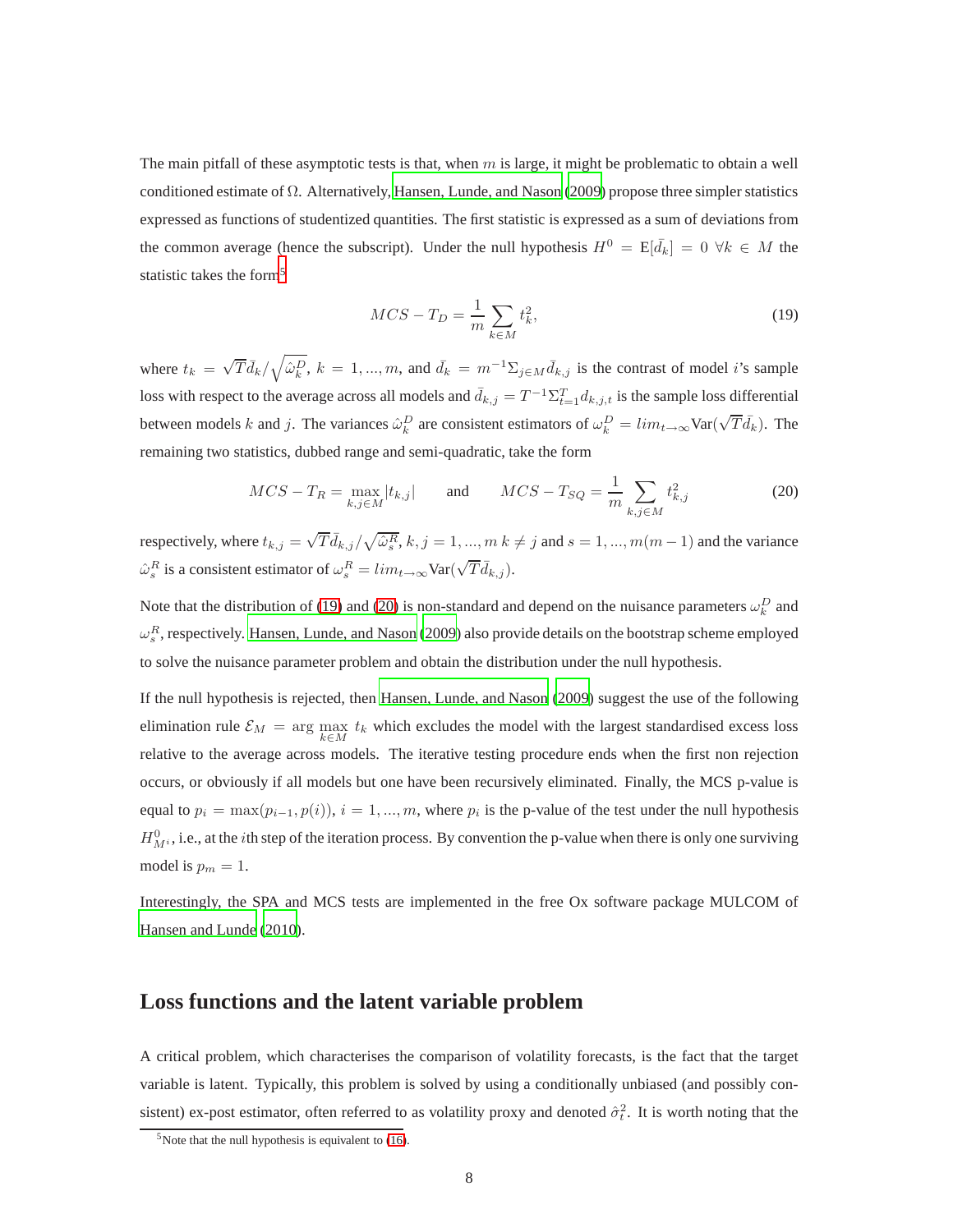only property that we require for the volatility proxy is conditional unbiasedness, i.e.,  $E_{t-1}[\hat{\sigma}_t^2] = \sigma_t^2$ . if not otherwise stated, we assume that at least one conditionally unbiased proxy is available. In some specific cases we will also require the stronger assumption of consistency or the availability of a variety of proxies that can be ordered in terms of their level of accuracy. A simple variance proxy commonly used in the financial literature is the squared return, although such proxy is known to be extremely noisy. However, its scarce informative content makes it unsuited for the purpose of assessing the accuracy of volatility forecasts, in that an uninformative volatility proxy makes difficult to asses the statistical relevance of the forecast performances. Other volatility proxies based on realised moments are discussed in [Barndorff-Nielsen and Shephard](#page-19-6) [\(2002\)](#page-19-6), [Zhang, Mykland, and Ait-Sahalia \(2004\)](#page-22-1), [Zhou \(1996](#page-22-2)), [Barndorff-Nielsen, Hansen, Lunde, and Shephard](#page-19-7) [\(2008\)](#page-19-7) among the others. Range based variance estimators can be found in [Parkinson \(1980](#page-21-9)), [Garman and Klass](#page-20-10) [\(1980\)](#page-20-10) and [Brandt and Diebold](#page-19-8) [\(2006\)](#page-19-8).

As first noted by [Andersen and Bollerslev \(1998\)](#page-19-9) and [Andersen, Bollerslev, and Meddahi \(2005](#page-19-10)), conditional unbiasedness alone does not suffice to ensure, asymptotically, the same outcome that would be obtained if the true volatility was observable. It has been shown in [Hansen and Lunde](#page-20-1) [\(2006\)](#page-20-1), [Patton](#page-21-0) [\(2009\)](#page-21-0), [Patton and Sheppard \(2009\)](#page-21-1) and [Laurent, Rombouts, and Violante](#page-21-2) [\(2009\)](#page-21-2) that the substitution of the true volatility by a proxy, that by definition is imperfect, may introduce serious distortions in the ordering of volatility forecasts. More formally, given two model based forecasts,  $\sigma_{t,k}^2$  and  $\sigma_{t,j}^2$ , it may be the case that a given loss function  $L(.)$  is such that the true ordering between model k and model j implies  $E[L(\sigma_t^2, \sigma_{t,k}^2)] < E[L(\sigma_t^2, \sigma_{t,j}^2)]$ , while the ordering based on the proxy reveals  $E[L(\hat{\sigma}_t^2, \sigma_{t,k}^2)] \ge$  $E[L(\hat{\sigma}_t^2, \sigma_{t,j}^2)]$ . Since the distortion in the ordering does not disappear asymptotically, when the evaluation is based on a target observed with error the choice of the evaluation criteria becomes critical in order to avoid a biased outcome. To overcome the problem, these authors define conditions that the loss function has to satisfy in order to ensure a ranking asymptotically robust to the noise in the proxy and propose a number of robust functional forms.

Given the latent nature of the variable of interest and since the type of evaluation and inference on forecasts accuracy that we have in mind relies, more or less explicitly, on the ordering implied by a predefined loss function, e.g., squared, absolute, relative forecast error or yet correlation between forecasts and realisations, if the ranking is non-robust to the noise in the proxy (i.e. is subject to potential distortions) the inference on models' predictive accuracy will be incorrect even if the testing procedure is formally valid. If instead the loss function ensures robustness of the ranking, the variability of the volatility proxy is only likely to reduce the power of the test but not its asymptotic size. See [Laurent, Rombouts, and Violante \(2009\)](#page-21-2) for an illustration.

We first consider the evaluation based on the MZ approach. Obviously the latent nature of the target variable makes the regression in [\(7\)](#page-3-1) unfeasible. Substituting the true variance by some conditionally unbiased proxy,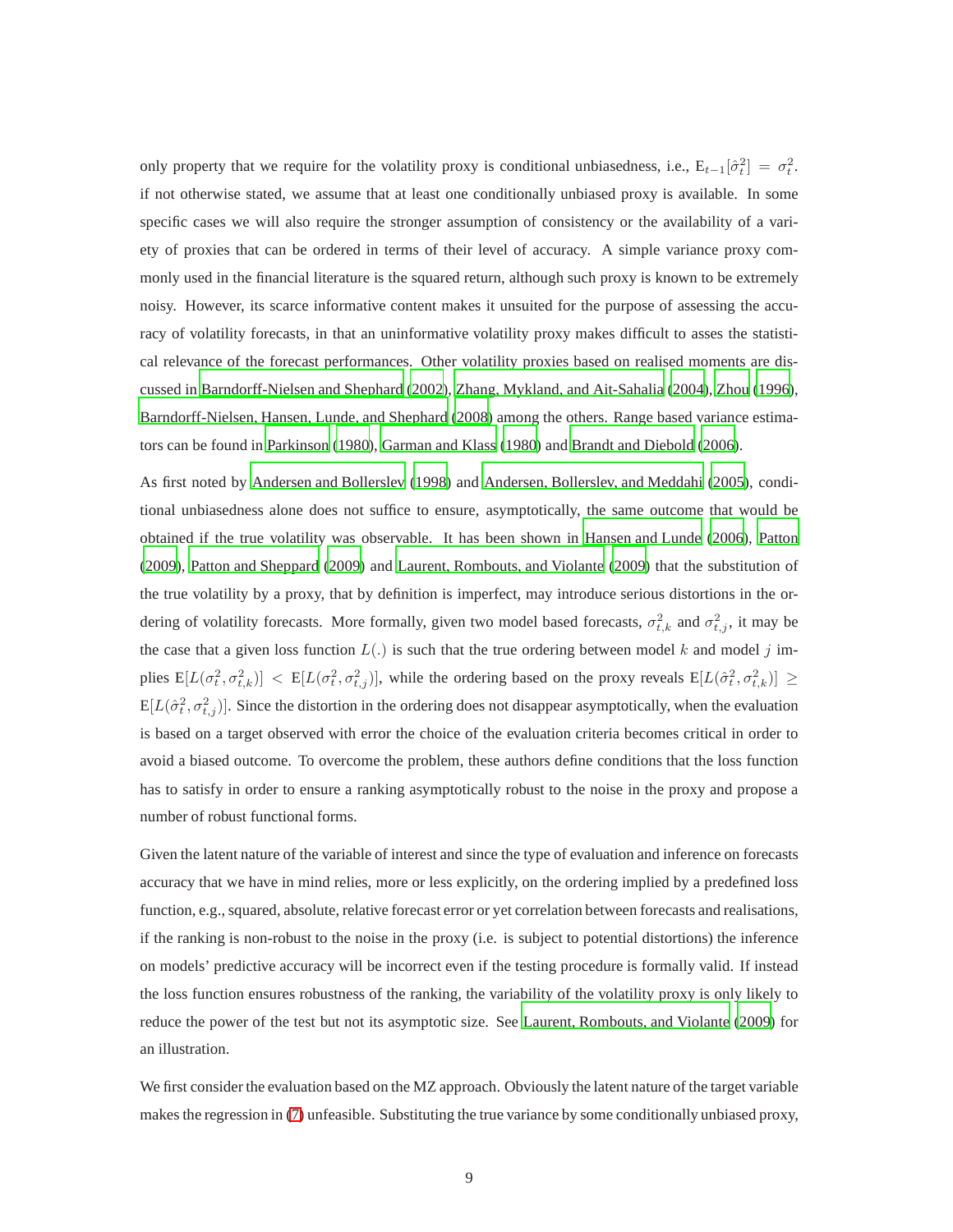$\hat{\sigma}_t^2 = \sigma_t^2 + \lambda_t$  with  $E_{t-1}[\lambda_t] = 0$  and  $Var_{t-1}[\lambda_t] \neq 0$  and finite, we can rewrite [\(7\)](#page-3-1) as

<span id="page-10-0"></span>
$$
\hat{\sigma}_t^2 = a + b\sigma_{t,k}^2 + e_t,\tag{21}
$$

where  $e_t = \lambda_t + u_t$ . Since  $\hat{\sigma}_t^2$  is a conditionally unbiased estimator of the true variance then [\(21\)](#page-10-0) yields unbiased estimates of  $a$  and  $b$ .

As mentioned, the  $R^2$  of the MZ regression has been used as a criterion for ordering over a set of volatility forecasts, see [Andersen and Bollerslev](#page-19-9) [\(1998\)](#page-19-9) and [Andersen, Bollerslev, Diebold, and Labys \(2003\)](#page-19-11) for examples. [Hansen and Lunde](#page-20-1) [\(2006\)](#page-20-1) show that, due to the latent variable problem, this criterion is not always adequate to the scope and may lead to a perverse outcome. They derive sufficient conditions under which the ordering of volatility forecasts is unaffected when the true variance is substituted by a proxy. They establish that the  $R^2$  is a valid criterion if  $E_{t-1}[\sigma_t^2 - \hat{\sigma}_t^2](\partial^i \phi(\sigma_t^2)/\partial(\sigma_t^2)^i) = c_i$  for some constant  $c_i$ ,  $\forall t = T + 1, \ldots, T + T$  and  $i \in \mathbb{N}$  and where  $\phi(.)$  represents the transformation of the dependent variable and the regressor, e.g., log, square, square root, etc. This condition validates the use of the MZ regression in level but also, for example, of the quadratic transformation, i.e.,  $\phi(x) = x^2$ , although in the latter case, as pointed out by [Andersen, Bollerslev, and](#page-19-10) Meddahi [\(2005\)](#page-19-10), the quadratic transformation of an unbiased forecasts will not generally result to be unbiased for  $(\hat{\sigma}_t^2)^2$ , but rejects, for example, the log-regression. Analytical examples under different distributional assumptions for the volatility proxy can be found in [Patton and Sheppard \(2009\)](#page-21-1).

Given [\(21\)](#page-10-0), it is also interesting to elaborate on the role played by the level of accuracy of the proxy. Clearly, the variance of the innovations in [\(21\)](#page-10-0) depends on the accuracy of the volatility proxy. Thus, if a high quality proxy is available, the regression parameters are estimated more accurately. Similarly, as the quality of the proxy deteriorates, the  $R^2$  of the regression in [\(21\)](#page-10-0),  $Cov(\hat{\sigma}_t^2, \sigma_{t,k}^2)^2/(\text{Var}(\hat{\sigma}_t^2) \text{Var}(\sigma_{t,k}^2)),$ results penalised. See [Andersen and Bollerslev](#page-19-9) [\(1998\)](#page-19-9) for an analytical example.

When the ordering is based on a statistical loss function, a sufficient condition to ensure consistency of the ordering is that  $\partial^2 L(\sigma_t^2, \sigma_{t,k}^2)/(\partial \sigma_t^2)^2$  exists and does not depend on  $\sigma_{t,k}^2$ . It follows immediately that many evaluation criteria commonly used in applied works, e.g., forecast errors of square roots and log transformations or proportional error loss functions, are rejected whereas the squared forecast error is a valid criterion. Numerous examples of loss functions violating this condition are discussed by [Hansen and Lunde](#page-20-1) [\(2006\)](#page-20-1) and [Patton \(2009\)](#page-21-0).

Focussing on the univariate dimension, [Patton \(2009](#page-21-0)) provides analytical results for the undesirable outcome that arises when using a loss function that violates Hansen and Lunde's (2006) conditions, under different distributional assumption for the returns, different volatility proxies and a number of commonly used loss functions. Furthermore, building upon [Hansen and](#page-20-1) Lunde [\(2006\)](#page-20-1), he provides necessary and sufficient conditions on the functional form of the loss function (defined within the class of homogeneous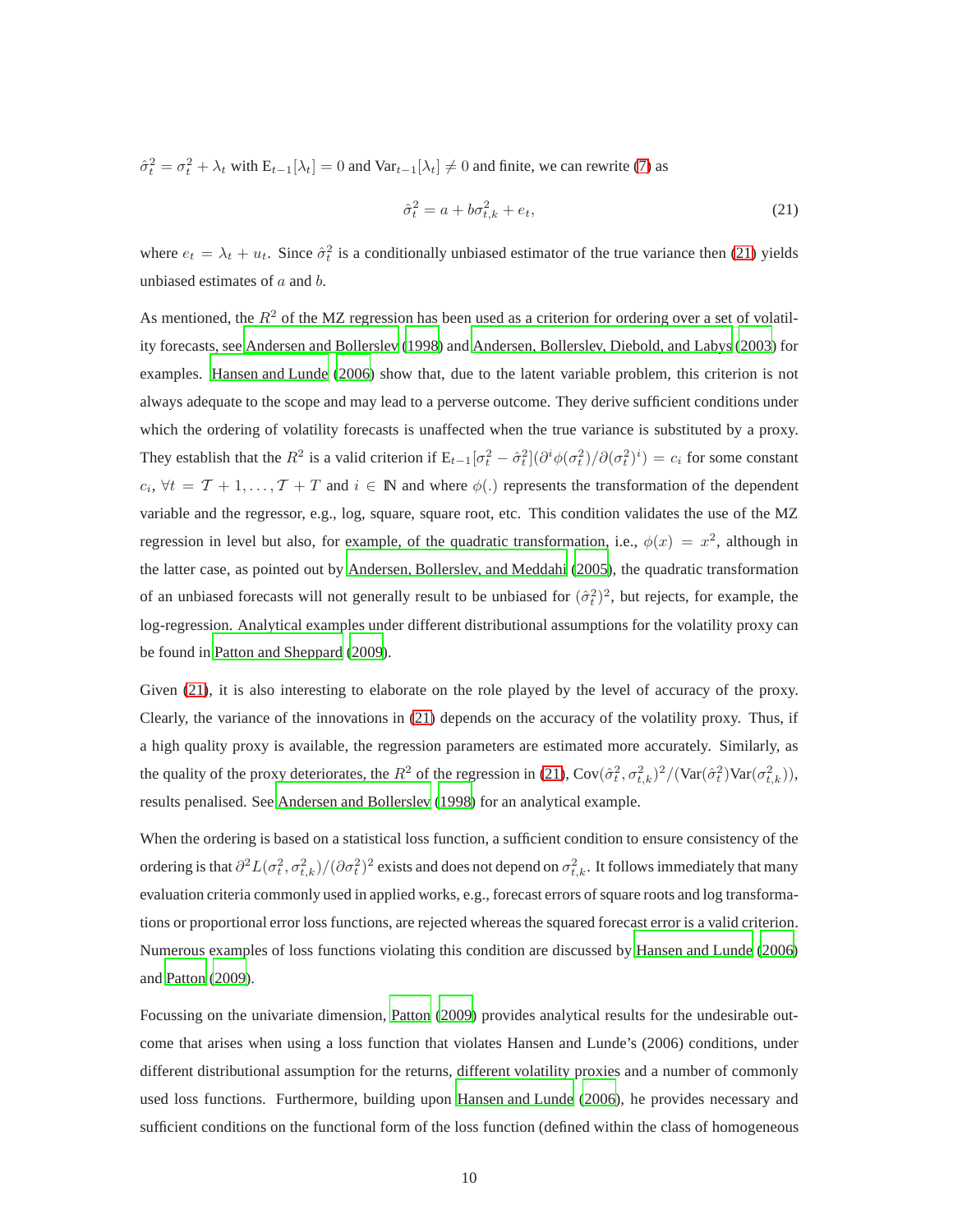statistical loss functions that can be expressed as means of each period loss) ensuring consistency of the ordering when using a proxy. The following family of functions

<span id="page-11-1"></span>
$$
L(\hat{\sigma}_t^2, \sigma_{t,k}^2) = \begin{cases} \frac{1}{(\xi - 1)\xi} \left[ (\hat{\sigma}_t^2)^{\xi} - (\sigma_{t,k}^2)^{\xi} \right] - \frac{1}{\xi - 1} (\sigma_{t,k}^2)^{\xi - 1} (\hat{\sigma}_t^2 - \sigma_{t,k}^2) & \text{for } \xi \notin (0, 1) \\ \sigma_{t,k}^2 - \hat{\sigma}_t^2 + \hat{\sigma}_t^2 \log \frac{\hat{\sigma}_t^2}{\sigma_{t,k}^2} & \text{for } \xi = 1 \\ \frac{\hat{\sigma}_t^2}{\sigma_{t,k}^2} - \log \frac{\hat{\sigma}_t^2}{\sigma_{t,k}^2} - 1 & \text{for } \xi = 0 \end{cases}
$$
(22)

represents the subset of consistent homogeneous loss functions. The parameter  $\xi$  represents the degree of homogeneity and determines the shape of the function: symmetric ( $\xi = 2$ ) or asymmetric ( $\xi \neq 2$ ). Note that  $\xi = 2$  corresponds to the squared forecast error, while  $\xi > 2$  (resp.  $\xi < 2$ ) implies that over- (resp. under-) predictions are more heavily penalised.

A generalisation to the multivariate case has been proposed by [Patton and Sheppard \(2009\)](#page-21-1) and [Laurent, Rombouts, and Violante](#page-21-2) [\(2009\)](#page-21-2). The latter also show that, under the higher level assumption of consistency of the volatility proxy, the distortion introduced in the ordering when using an inconsistent loss function tends to disappear as the quality of the proxy improves. Since non-robust loss functions might have other desirable properties, as for example down-weighting extreme forecast errors, they may still be used provided that the volatility proxy can be assumed to be sufficiently accurate relative to the degree of similarity between models performances.

## <span id="page-11-0"></span>**Consistency of the ordering and inference on forecast performances**

In this section, using a Monte Carlo simulation devoted to illustrate asymptotics that are solely based on  $T \rightarrow \infty$ , we assess to what extent the latent variable problem induces distortions and discuss the role of the quality of the proxy. Although we focus on univariate volatility models, a similar exercise based on the comparison of multivariate models is presented in Laurent, [Rombouts, and Violante](#page-21-2) [\(2009\)](#page-21-2).

The forecast performances are measured by the loss functions in Table [1.](#page-11-0) The MSE and the QLIKE loss functions represent the robust loss functions as they satisfy Hansen and Lunde's (2006) condition (column 3) discussed in the previous section. They belong to the family of functions in [\(22\)](#page-11-1) with  $\xi = 2$  and 0 respectively. The other two loss functions, namely Log-MSE and MSE-SD, are based on transformations of the variables of interest. Frequently used in applied work, their use is often justified using the argument that these transformations avoid an excessive penalisation of models that exhibit few extreme forecast errors. The violation of Hansen and Lunde's (2006) condition is shown in column 3.

We generate artificial data at a daily frequency from a non-linear asymmetric GARCH [\(Engle and Ng,](#page-20-11) [1993\)](#page-20-11), i.e.

<span id="page-11-2"></span>
$$
y_t = \sigma_t z_t \tag{23}
$$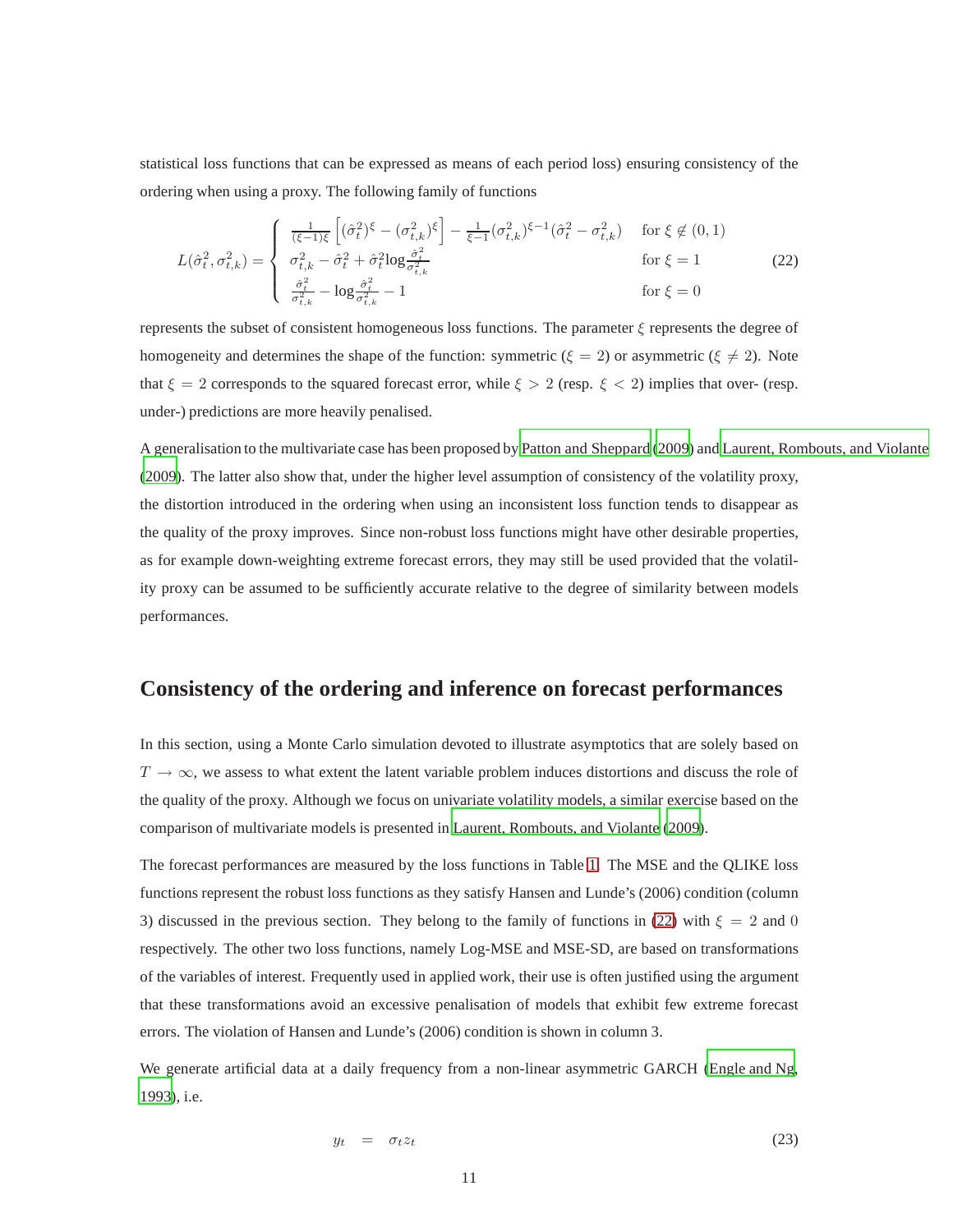| Name         | $L(\sigma_t^2, h_t)$                                       | $\partial^2 L(\sigma_t^2, h_t) / (\partial \sigma_t^2)^2$ | <b>Status</b> |
|--------------|------------------------------------------------------------|-----------------------------------------------------------|---------------|
| <b>MSE</b>   | $({\sigma_{t}^{2}} - h_{t})^{2}$                           | 2                                                         | robust        |
| Log-MSE      | $\left(\log(\sigma_t^2)-\log(h_t)\right)^2$                | $2\frac{1-\log(\sigma_t^2/h_t)}{(\sigma^2)^2}$            | non-robust    |
| <b>QLIKE</b> | $\frac{\sigma_t^2}{h_t} - \log \frac{\sigma_t^2}{h_t} - 1$ | $\frac{1}{(\sigma^2)^2}$                                  | robust        |
| MSE-SD       | $(\sigma_t - \sqrt{h_t})^2$                                | $\frac{\sqrt{h_t}}{2\sqrt{(\sigma_t^2)^3}}$               | non-robust    |

Table 1 Loss functions.

$$
\sigma_t^2 = \omega + \alpha_1 (\epsilon_{t-1} + \gamma \sigma_{t-1})^2 + \beta_1 \sigma_{t-1}^2,
$$
\n(24)

where  $z_t \stackrel{i.i.d.}{\sim} N(0, 1)$  and with parameters  $\omega = 0.05$ ,  $\alpha = 0.05$   $\gamma = -0.12$  and  $\beta = 0.93$ . Following [Visser \(2010\)](#page-21-10), we also generate intraday returns compatible with model [\(23\)](#page-11-2)-[\(24\)](#page-11-2) when aggregated at the daily frequency by setting  $z_t = \sum_{i=1}^{N} z_{t,i}$ , where  $z_{t,i} \stackrel{i.i.d.}{\sim} N(0, 1/N)$ , which satisfies  $\text{Var}(z_t) = 1$ . The  $N$  intraday returns of day  $t$  are obtained by assuming that the intraday volatility is constant over the day, i.e.,  $y_{t,i} = \sigma_t z_{t,i}$ . At the highest frequency, we simulated  $N = 256$  returns per day. We further aggregate returns, by summation, at 7 lower frequencies, i.e. 128, 64, 32, 16, 8, 4, 2 observations per day.

In this setting, and following [Andersen and Bollerslev \(1998\)](#page-19-9), we dispose of 9 unbiased proxies of the true volatility, denoted  $RV_{t,N} = \sum_{i=1}^{N} y_{t,i}^2$  for  $N = 256, 128, 64, 32, 16, 8, 4, 2, 1$ , ordered in terms of their level of accuracy.

The set of competing models includes, the GARCH [\(Bollerslev, 1986](#page-19-2)), the GJR [\(Glosten, Jagannathan, and Runkle,](#page-20-12) [1992\)](#page-20-12), the exponential weighted moving average (EWMA) with fixed parameters [\(J.P.Morgan, 1996](#page-21-11)), the alternative GARCH (Alt-GARCH) [\(Knight and Satchell, 2002](#page-21-12)) and the non-linear ARCH (NARCH) [\(Higgins and Bera](#page-21-13), [1992\)](#page-21-13) models. The models are estimated by QMLE using the first 4000 data points at the daily frequency. 1000 one-step-ahead forecasts are computed using a fixed scheme. The simulations are based on 1000 replications.[6](#page-12-0)

The underlying ordering implied by a given loss function, whether it is robust or not, is identified by ranking forecasts with respect to the true variance,  $\sigma_t^2$  (indicated by  $N = \infty$  in Figures [2](#page-13-0) and [3.](#page-14-0)

<span id="page-12-0"></span><sup>6</sup>All programs have been written by the authors using OxMetrics 6 [\(Doornik, 2009\)](#page-20-13) and G@RCH 6 [\(Laurent](#page-21-14), [2009\)](#page-21-14).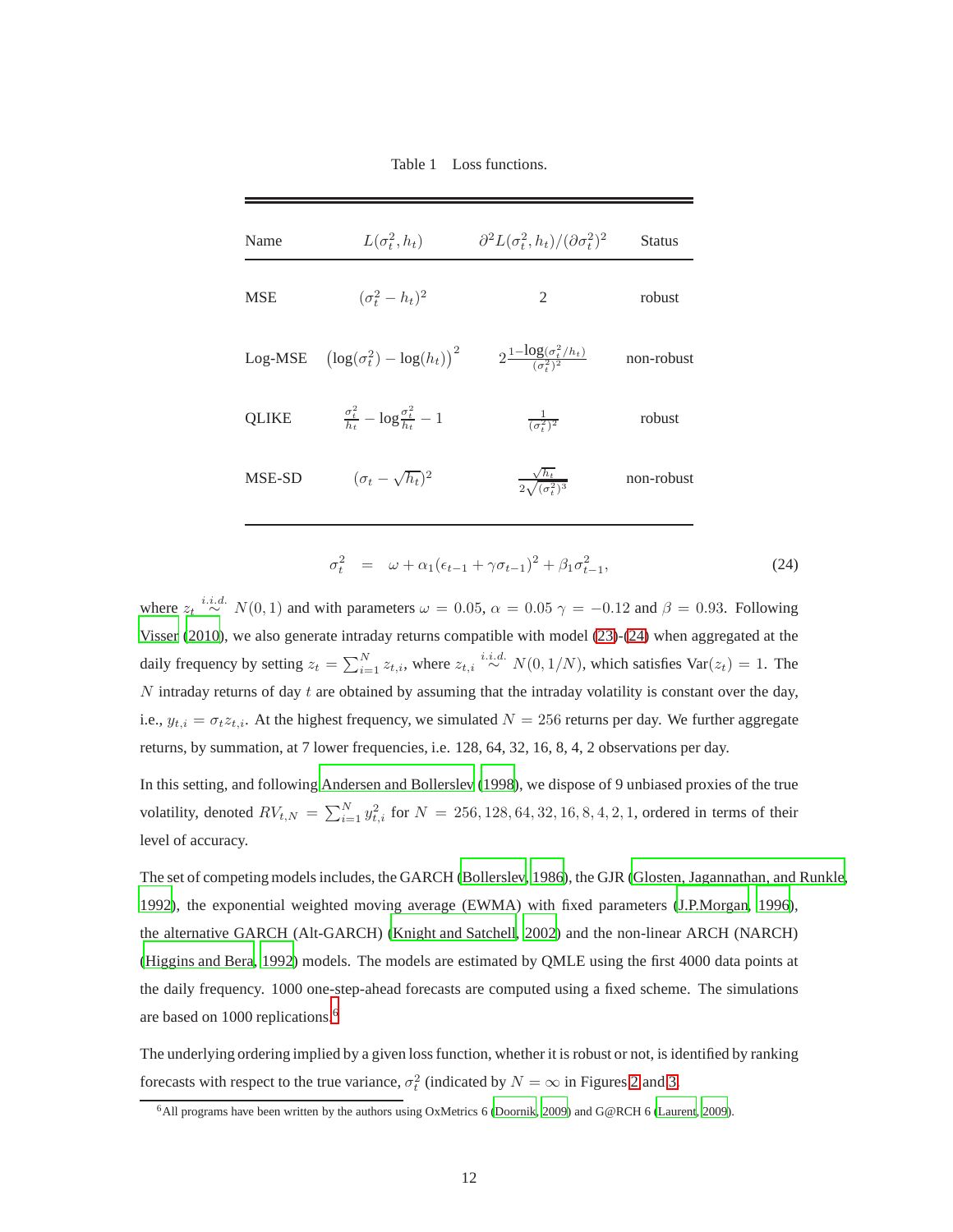Figure [2](#page-13-0) represents the ranking based on the average sample performances (over the 1000 replications) implied by the two robust loss functions for the true variance ( $N = \infty$ ) and various levels of precision for the proxy ( $N = 256$  to  $N = 1$ ). The ranking appears stable and loss differentials between models





<span id="page-13-0"></span>Figure 2: Ranking implied by MSE and QLIKE. Ranking based on avg. performances (left) and avg. loss differentials from nagarch (right).

remain constant independently of the level of accuracy of the proxy. Thus, the noise in the volatility proxy is asymptotically irrelevant to the ordering, i.e., the ranking obtained under  $RV_{t,N}$  is consistent for the one under the true, latent, conditional variance  $\sigma_t^2$ , for any value of N.

When considering the non-robust loss functions the objective bias becomes striking. Indeed, Figure [3](#page-14-0) suggests that for non-robust loss functions, inferior models emerge as the quality of the proxy deteriorates. The relative performance of inferior models begins to improve rapidly and we observe major distortions at all levels of the ranking. For instance, under the Log-MSE, the EWMA model, which ranks last when using the true variance, raises to the top of the ranking when the proxy used in the evaluation is computed using  $N = 4$  (or less) intraday returns, while under the MSE-SD, the Alt-GARCH model raises from the last to the first position of the ranking when the evaluation is based on the least accurate proxy  $(N = 1)$ .

In conclusion, for a robust loss function, even when the relative performances are extremely close, the ordering remains unaffected under a noisy proxy and it is always possible to recover asymptotically the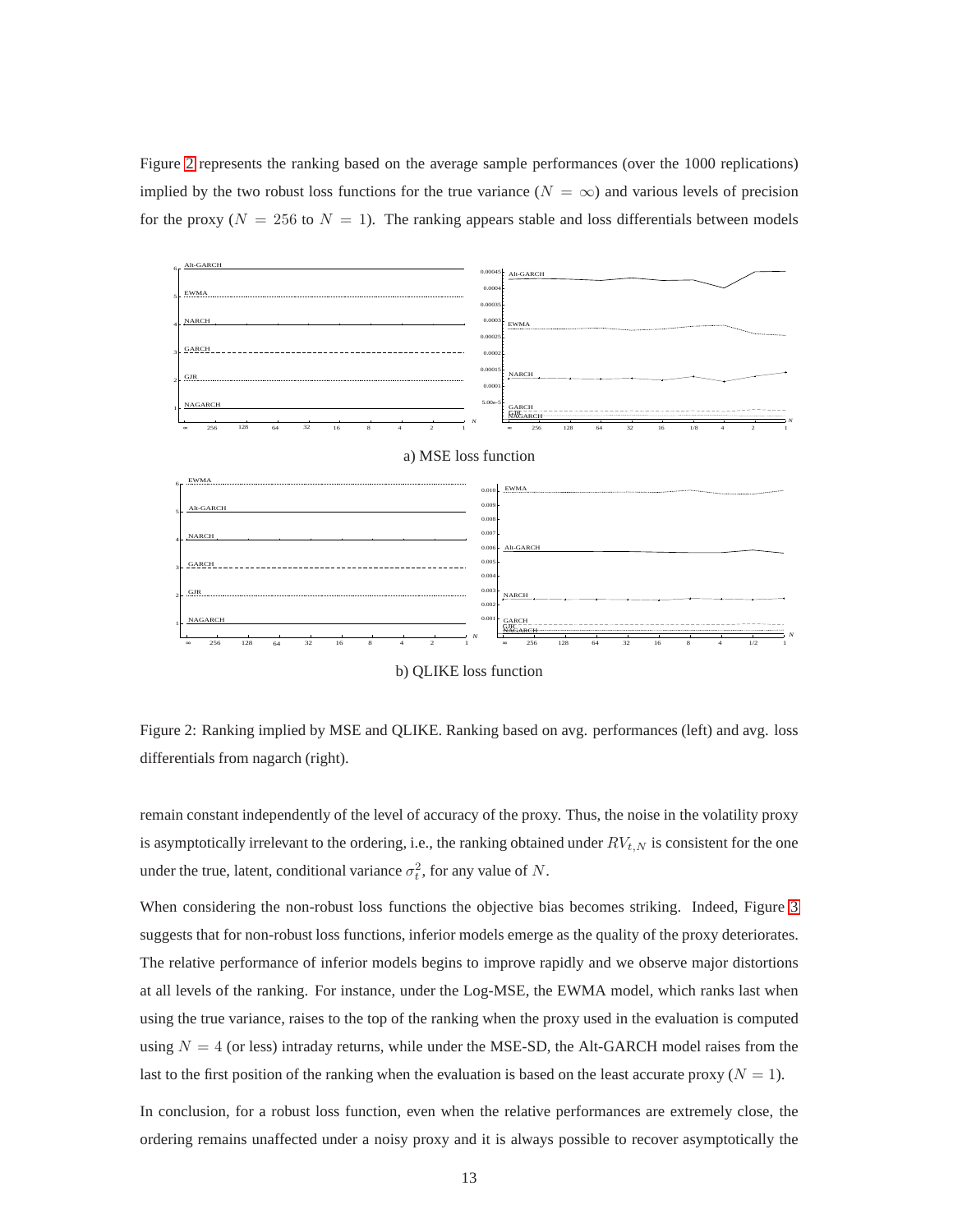

<span id="page-14-0"></span>Figure 3: Ranking implied by Log-MSE and MSE-SD. Ranking based on avg. performances (left) and avg. loss differentials from nagarch (right).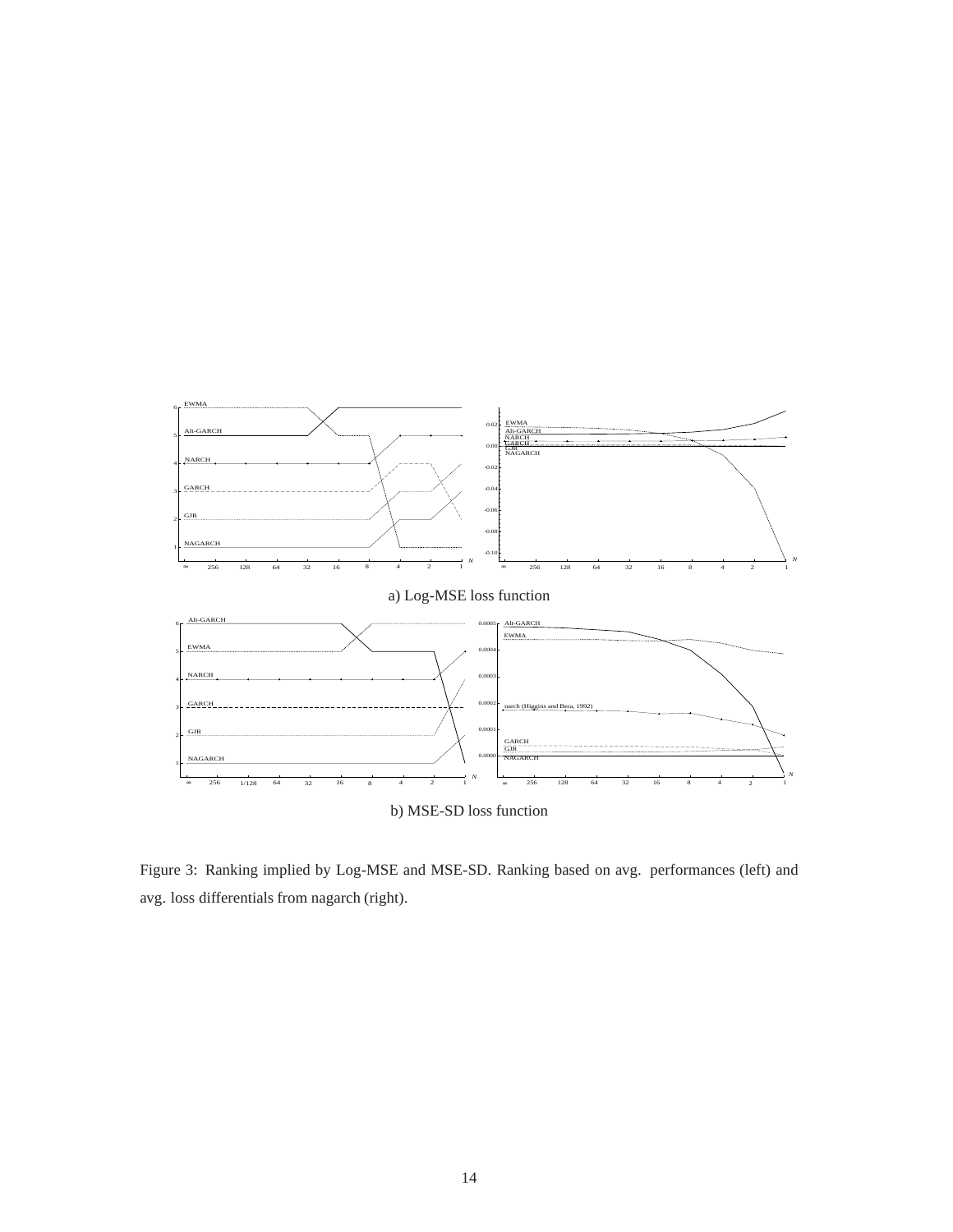true ranking. For a non-robust loss function, it is possible to recover this result only if the volatility proxy is sufficiently accurate relative to the degree of similarity between model performances. However, as the quality of the proxy deteriorates the relative performances of some models appear to improve with respect to the others.

## **Empirical application**

#### <span id="page-15-0"></span>**Data description**

The empirical application is based on the EUR/USD exchange rate. The models' parameters are estimated using the first 3666 trading days (January 6, 1987 to December 28, 2001). The parameter estimates are then used to compute 1-step ahead forecasts for the following 660 trading days (January 2, 2002 to August 26, 2004). The volatility proxy for the evaluation period is the realised variance of [Andersen, Bollerslev, Diebold, and Labys \(2003\)](#page-19-11) computed using intra-day returns sampled at the 5 minute frequency ( $N = 288$ ). The forecasting models set includes the six specifications used in the previous section. Model performances are evaluated using two robust loss functions, namely the MSE and the QLIKE.

| <b>MSE</b>     |              |              |             |            |              |  |  |  |
|----------------|--------------|--------------|-------------|------------|--------------|--|--|--|
| <b>NAGARCH</b> | <b>GARCH</b> | <b>EWMA</b>  | Alt-GARCH   | <b>GJR</b> | <b>NARCH</b> |  |  |  |
| 0.0388         | 0.0393       | 0.0439       | 0.0383      | 0.0392     | 0.0393       |  |  |  |
|                |              |              |             |            |              |  |  |  |
|                |              | <b>QLIKE</b> |             |            |              |  |  |  |
| <b>NAGARCH</b> | <b>GARCH</b> | EWMA         | $Alt-GARCH$ | <b>GJR</b> | <b>NARCH</b> |  |  |  |
| 0.0774         | 0.0799       | 0.114        | 0.0750      | 0.0794     | 0.0767       |  |  |  |

Table 2 Sample evaluation of forecasting performances.

The sample evaluation of the six competing models is reported in Table [2.](#page-15-0) Focusing on the MSE loss function, the model exhibiting the best sample performance is the Alt-GARCH, followed by the NAGARCH and the GJR. The worst performing model is the EWMA. A similar ranking is obtained when the evaluation is based on the QLIKE loss function.

The GW tests (with test function  $\delta_t = 1$ ) supports the hypothesis of superior predictive accuracy of the Alt-GARCH with the null hypothesis of zero loss differentials being rejected in favour of this model in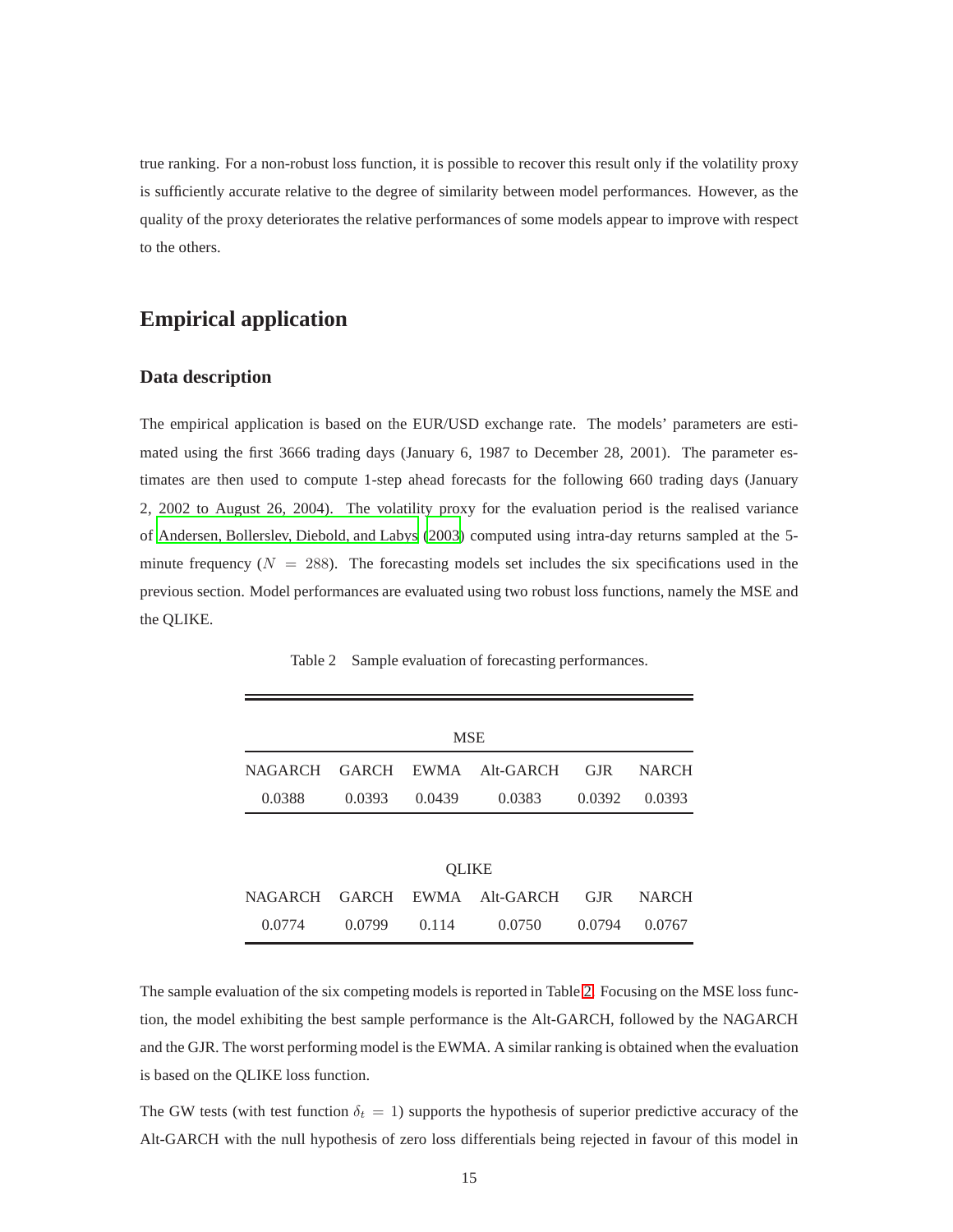|                |                |              | <b>MSE</b> |           |          |              |
|----------------|----------------|--------------|------------|-----------|----------|--------------|
|                | <b>NAGARCH</b> | <b>GARCH</b> | EWMA       | Alt-GARCH | GJR      | <b>NARCH</b> |
| <b>NAGARCH</b> |                | $-2.585$     | $-5.399$   | 1.317     | $-2.445$ | $-0.984$     |
| <b>GARCH</b>   |                |              | $-5.384$   | 2.271     | 2.916    | 0.019        |
| <b>EWMA</b>    |                |              |            | 4.620     | 5.403    | 4.653        |
| Alt-GARCH      |                |              |            |           | $-2.129$ | $-1.295$     |
| GJR            |                |              |            |           | -        | $-0.176$     |
| <b>NARCH</b>   |                |              |            |           |          |              |

Table 3 GW test (test function  $\delta_t = 1$ ).

|                |                |          | <b>QLIKE</b> |                |            |              |
|----------------|----------------|----------|--------------|----------------|------------|--------------|
|                | <b>NAGARCH</b> | GARCH    |              | EWMA Alt-GARCH | <b>GJR</b> | <b>NARCH</b> |
| <b>NAGARCH</b> |                | $-3.625$ | $-6.691$     | 2.445          | $-3.493$   | 0.673        |
| <b>GARCH</b>   |                | ۰        | $-6.692$     | 3.751          | 4.069      | 2.164        |
| <b>EWMA</b>    |                |          |              | 6.466          | 6.705      | 6.638        |
| Alt-GARCH      |                |          |              |                | $-3.587$   | $-1.045$     |
| <b>GJR</b>     |                |          |              |                | -          | 1.916        |
| <b>NARCH</b>   |                |          |              |                |            |              |

Note: Significant values at the 5% confidence level (two-tailed test) in bold indicate the rejection of the null hypothesis of equal predictive ability. The results suggest a preference for the model reported in the row (resp. column) if negative (resp. positive).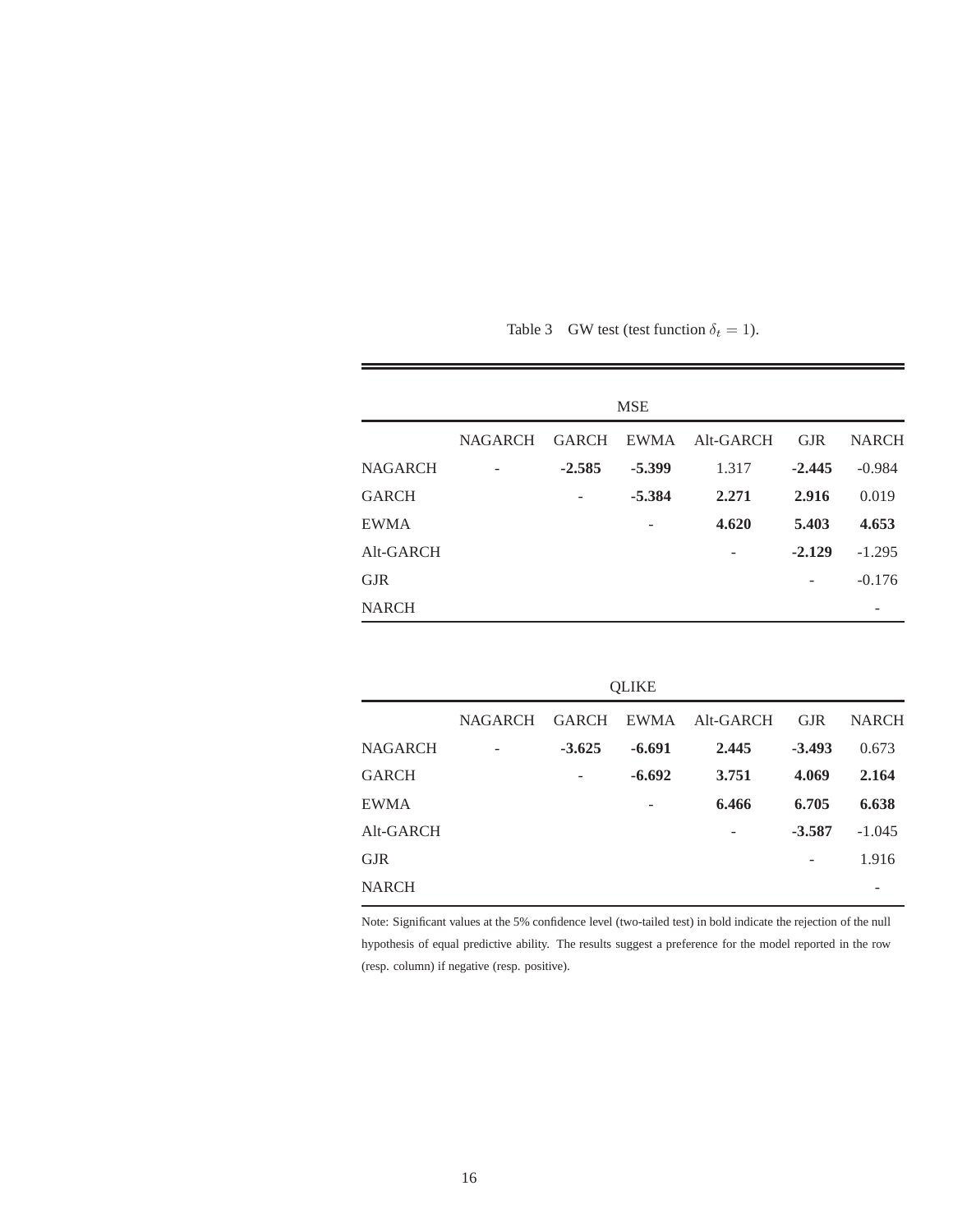Table 4 SPA test.

|                |       | <b>MSE</b> |       |       | <b>QLIKE</b> |       |
|----------------|-------|------------|-------|-------|--------------|-------|
| Benchmark      | $p_l$ | $p_c$      | $p_u$ | $p_l$ | $p_c$        | $p_u$ |
| <b>NAGARCH</b> | 0.12  | 0.21       | 0.35  | 0.03  | 0.03         | 0.04  |
| <b>GARCH</b>   | 0.01  | 0.01       | 0.02  | 0.00  | 0.00         | 0.00  |
| <b>EWMA</b>    | 0.00  | 0.00       | 0.00  | 0.00  | 0.00         | 0.00  |
| Alt-GARCH      | 0.58  | 0.94       | 0.97  | 0.49  | 0.83         | 0.96  |
| GJR            | 0.04  | 0.04       | 0.06  | 0.00  | 0.00         | 0.00  |
| <b>NARCH</b>   | 0.16  | 0.16       | 0.23  | 0.17  | 0.26         | 0.37  |

Note: P-values in bold indicate the non-rejection of the SPA null hypothesis for the corresponding benchmark.  $p_l$  and  $p_u$  denote respectively the lower and the upper bounds for the consistent p-value  $(p_c)$ .

|                | <b>MSE</b> |       |          | <b>QLIKE</b> |       |          |
|----------------|------------|-------|----------|--------------|-------|----------|
| $M^0$          | $T_R$      | $T_D$ | $T_{SQ}$ | $T_R$        | $T_D$ | $T_{SQ}$ |
| <b>NAGARCH</b> | 0.22       | 0.32  | 0.18     | 0.17         | 0.06  | 0.05     |
| <b>GARCH</b>   | 0.01       | 0.06  | 0.01     | 0.00         | 0.00  | 0.00     |
| <b>EWMA</b>    | 0.01       | 0.00  | 0.00     | 0.00         | 0.00  | 0.00     |
| Alt-GARCH      | 1.00       | 1.00  | 1.00     | 1.00         | 1.00  | 1.00     |
| <b>GJR</b>     | 0.03       | 0.17  | 0.09     | 0.00         | 0.01  | 0.00     |
| <b>NARCH</b>   | 0.22       | 0.32  | 0.18     | 0.29         | 0.29  | 0.29     |

Table 5 MCS test.

Note: The models corresponding to the figures in bold represent the MCS at the 5% confidence level.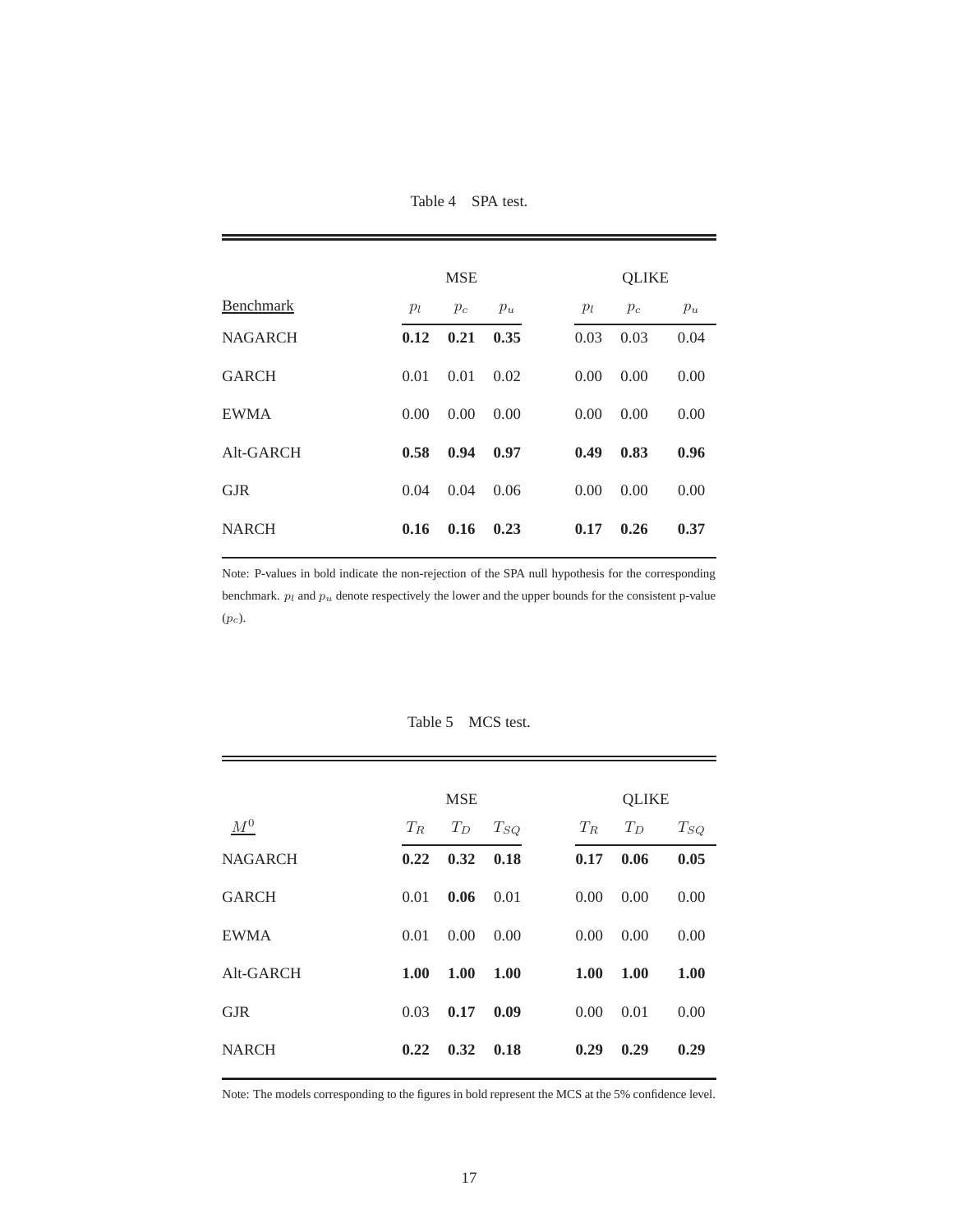three cases and non-rejected in two. The results also suggest a preference for the NAGARCH. When we consider the QLIKE loss function the results are similar and the test suggests a preference for Alt-GARCH, NAGARCH but also NARCH. However, as mentioned above, interpreting jointly results based on the pairwise approach may be misleading. When applying the SPA test, we find that 3 models (Alt-GARCH, NAGARCH and NARCH) under the MSE loss function and 2 models (Alt-GARCH and NARCH) under the QLIKE loss function cannot be rejected as the one outperforming all the others.

Finally, the ambiguous result of the GW test, corroborated by the outcome of the SPA test which does not provide a clear identification of a single superior model, supports the use of inference based on the more general MCS. Indeed, the MCS finds different sets depending on the loss function and the statistic used. When performances are evaluated using the MSE loss function, under  $T_R$  and  $T_{SQ}$  the MCS consists of the Alt-GARCH, the NAGARCH and the NARCH while under  $T_D$  the MCS appears to be more conservative, including all models except the EWMA. The results appear to be somewhat homogeneous when using the QLIKE loss function. In this case the three statistics deliver the same MCS which consists of the Alt-GARCH, the NAGARCH and the NARCH models.

Thus, given the composition of the MCS we can conclude that more sophisticated and flexible models are required to fit the dynamics of the conditional variance of the EUR/USD, with emphasis given to the non-linear relationship between conditional variance and innovations.

#### **Conclusion**

In this article we provide an overview of methods for volatility forecast evaluation and comparison. We discuss a large variety of methodologies that can be classified in three groups, namely methods for the evaluation of the forecasting accuracy of single forecast, methods for pairwise comparison and methods for multiple comparison.

We pay particular attention to the problems that arise due to the latent nature of the conditional variance. In fact, being the variance unobservable the actual evaluation of the volatility forecasts, usually involving a loss function, requires the use of some proxy. Since this substitution may introduce dramatic distortions in the ordering between forecasts under evaluation, which can be avoided by an appropriate choice of the loss function, we elaborate on the admissible functional form of the loss function and discuss some examples. Using artificial data, we illustrate the danger of combining an inconsistent loss function and a noisy proxy of the true volatility. In this article we focus on methodologies for forecasts evaluation and comparison where the forecast accuracy is measured by a statistical criterion, i.e., means of functions of predictions and predictions errors. At some point, the forecaster may be interested in the economic evaluation of the forecasts, for instance by means of an utility or profit function or yet any other economically meaningful application-specific evaluation criteria. However, to date a comprehensive investigation of the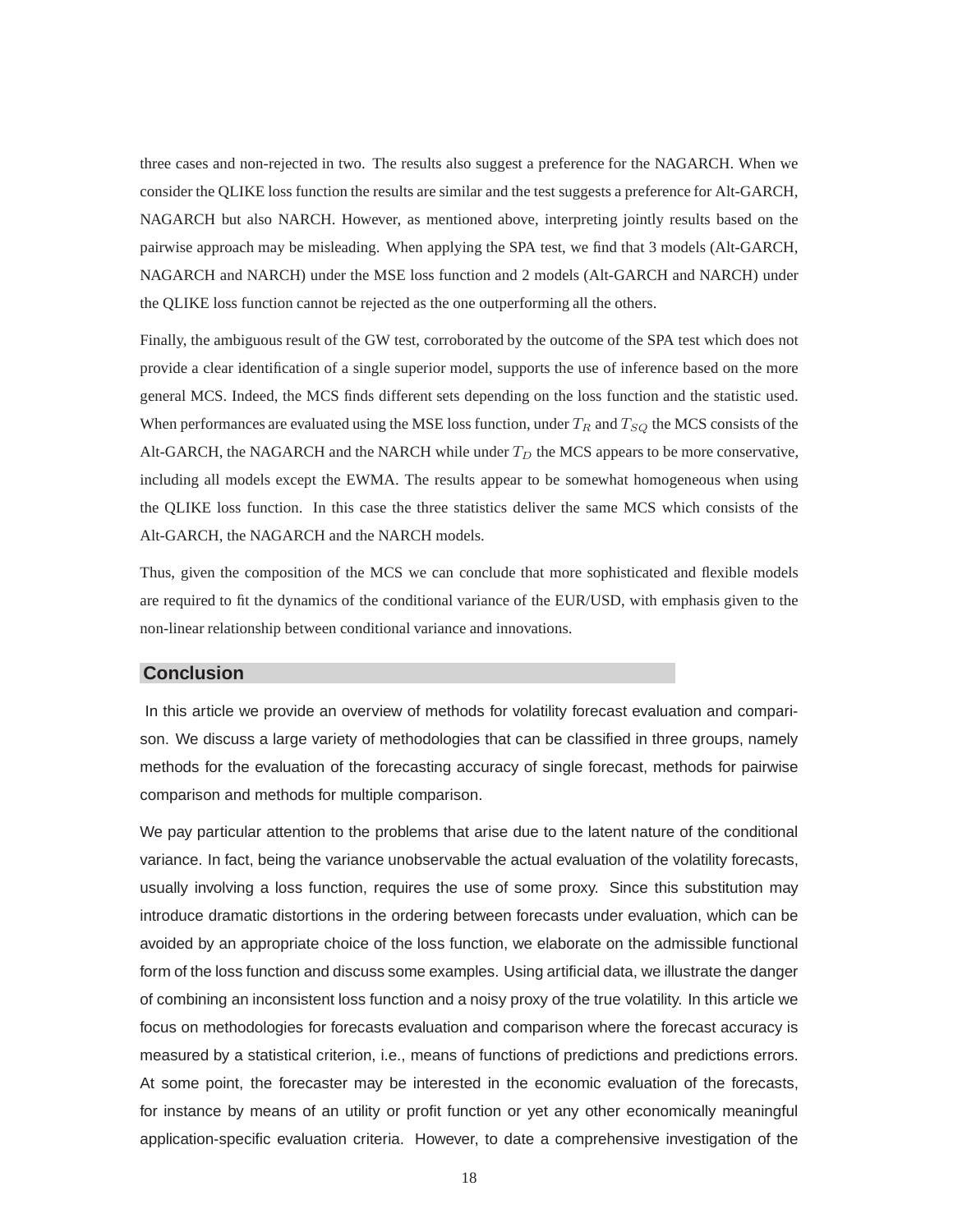properties of economic loss function has not been addressed yet. In particular the robustness of the ordering when the evaluation is based on an imperfect volatility proxy remains an open issue and should be further investigated.

#### **References**

<span id="page-19-9"></span>ANDERSEN, T., AND T. BOLLERSLEV (1998): "Answering the Skeptics: Yes, Standard Volatility Models Do Provide Accurate Forecasts," International Economic Review, 39, 885–905.

<span id="page-19-11"></span>ANDERSEN, T., T. BOLLERSLEV, F. DIEBOLD, AND P. LABYS (2003): "Modeling and Forecasting Realized Volatility," Econometrica, 71, 579–625.

<span id="page-19-10"></span>ANDERSEN, T., T. BOLLERSLEV, AND N. MEDDAHI (2005): "Correcting the Errors: Volatility Forecast Evaluation Using High-frequency Data and Realized Volatility," Econometrica, 73, 279–296.

<span id="page-19-7"></span>BARNDORFF-NIELSEN, O., P. HANSEN, A. LUNDE, AND N. SHEPHARD (2008): "Designing Realized Kernels to Measure the ex post Variation of Equity Prices in the Presence of Noise," Econometrica, 76(6), 1481–1536.

<span id="page-19-6"></span>BARNDORFF-NIELSEN, O. E., AND N. SHEPHARD (2002): "Estimating Quadratic Variation using Realised Volatility," Journal of Applied Econometrics, 17, 457–477.

<span id="page-19-2"></span>BOLLERSLEV, T. (1986): "Generalized Autoregressive Conditional Heteroskedasticity," Journal of Econometrics, 31, 307–327.

<span id="page-19-1"></span>- (2010): "Glossary to ARCH (GARCH)," in Volatility and Time Series Econometrics - Essays in Honor of Robert Engle, ed. by T. Bollerslev, J. Russell, and M. Watson. Oxford University Press.

<span id="page-19-3"></span>BOLLERSLEV, T., AND J. WOOLDRIDGE (1992): "Quasi-maximum Likelihood Estimation and Inference in Dynamic Models with Time-varying Covariances," Econometric Reviews, 11, 143-172.

<span id="page-19-8"></span>BRANDT, M., AND F. DIEBOLD (2006): "A No-Arbitrage Approach to Range-Based Estimation of Return Covariances and Correlations," Journal of Business, 79, 61–74.

<span id="page-19-0"></span>BROCKWELL, P. (2011): "Autoregressive Processes," Wiley Interdisciplinary Reviews: Computational Statistics, 3, 316–331.

<span id="page-19-5"></span><span id="page-19-4"></span>CLARK, T., AND M. MCCRACKEN (2001): "Tests of Equal Forecast Accuracy and Encompassing for Nested Models," Journal of Econometrics, 105, 85-110.

(2005): "Evaluating Direct Multistep Forecasts," Econometric Reviews, 24, 369–404.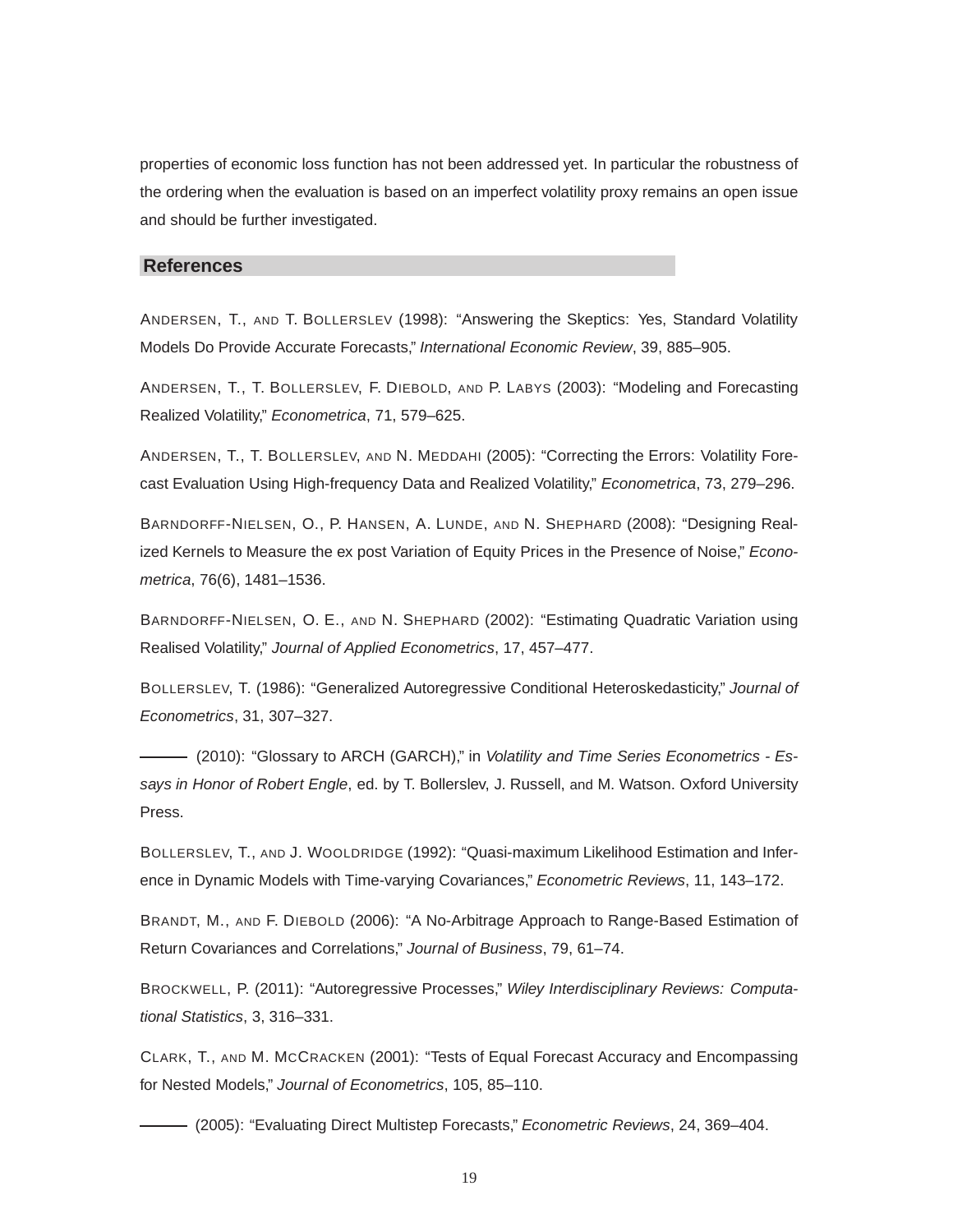<span id="page-20-6"></span>(2009): "Nested Forecast Model Comparisons: A New Approach to Testing Equal Accuracy," Federal Reserve of St. Louis Working Paper.

<span id="page-20-4"></span>CLARK, T., AND K. WEST (2006): "Using Out-of-sample Mean Squared Prediction Errors to test the Martingale Difference Hypothesis," Journal of Econometrics, 135, 155–186.

<span id="page-20-5"></span>(2007): "Approximately Normal Tests for Equal Predictive Accuracy in Nested Models," Journal of Econometrics, 138, 291–311.

<span id="page-20-3"></span>CORRADI, V., N. SWANSON, AND C. OLIVETTI (2001): "Predictive Ability with Cointegrated Variables," Journal of Econometrics, 104, 315–358.

<span id="page-20-2"></span>DIEBOLD, F., AND R. MARIANO (1995): "Comparing Predictive Accuracy," Journal of Business and Economic Statistics, 13, 253–263.

<span id="page-20-13"></span>DOORNIK, J. (2009): Object-Oriented Matrix Programming Using Ox. Timberlake Consultants Press.

<span id="page-20-0"></span>ENGLE, R. (1982): "Autoregressive Conditional Heteroscedasticity with Estimates of the Variance of United Kingdom Inflation," Econometrica, 50, 987-1007.

<span id="page-20-11"></span>ENGLE, R., AND V. NG (1993): "Measuring and Testing the Impact of News on Volatility," Journal of Finance, 48, 1749–1778.

<span id="page-20-10"></span>GARMAN, M., AND M. KLASS (1980): "On the Estimation of Securities Price Volatilities," Journal of Business, 53, 67–78.

<span id="page-20-7"></span>GIACOMINI, G., AND H. WHITE (2006): "Tests of Conditional Predictive Ability," Econometrica, 74, 1545–1578.

<span id="page-20-12"></span>GLOSTEN, L., R. JAGANNATHAN, AND D. RUNKLE (1992): "On the Relation Between the Expected Value and Volatility of the Nominal Excess Return on Stocks," Journal of Finance, 46, 1779–1801.

<span id="page-20-8"></span>HANSEN, P. (2005): "A Test for Superior Predictive Ability," Journal of Business and Economic Statistics, 23, 365–380.

<span id="page-20-1"></span>HANSEN, P., AND A. LUNDE (2006): "Consistent Ranking of Volatility Models," Journal of Econometrics, 131, 97–121.

<span id="page-20-9"></span> $-$  (2010): "MULCOM 2.00, an  $Ox^{tm}$  Software Package for Multiple Comparisons," http://mit.econ.au.dk/vip htm/alunde/MULCOM/MULCOM.HTM.

20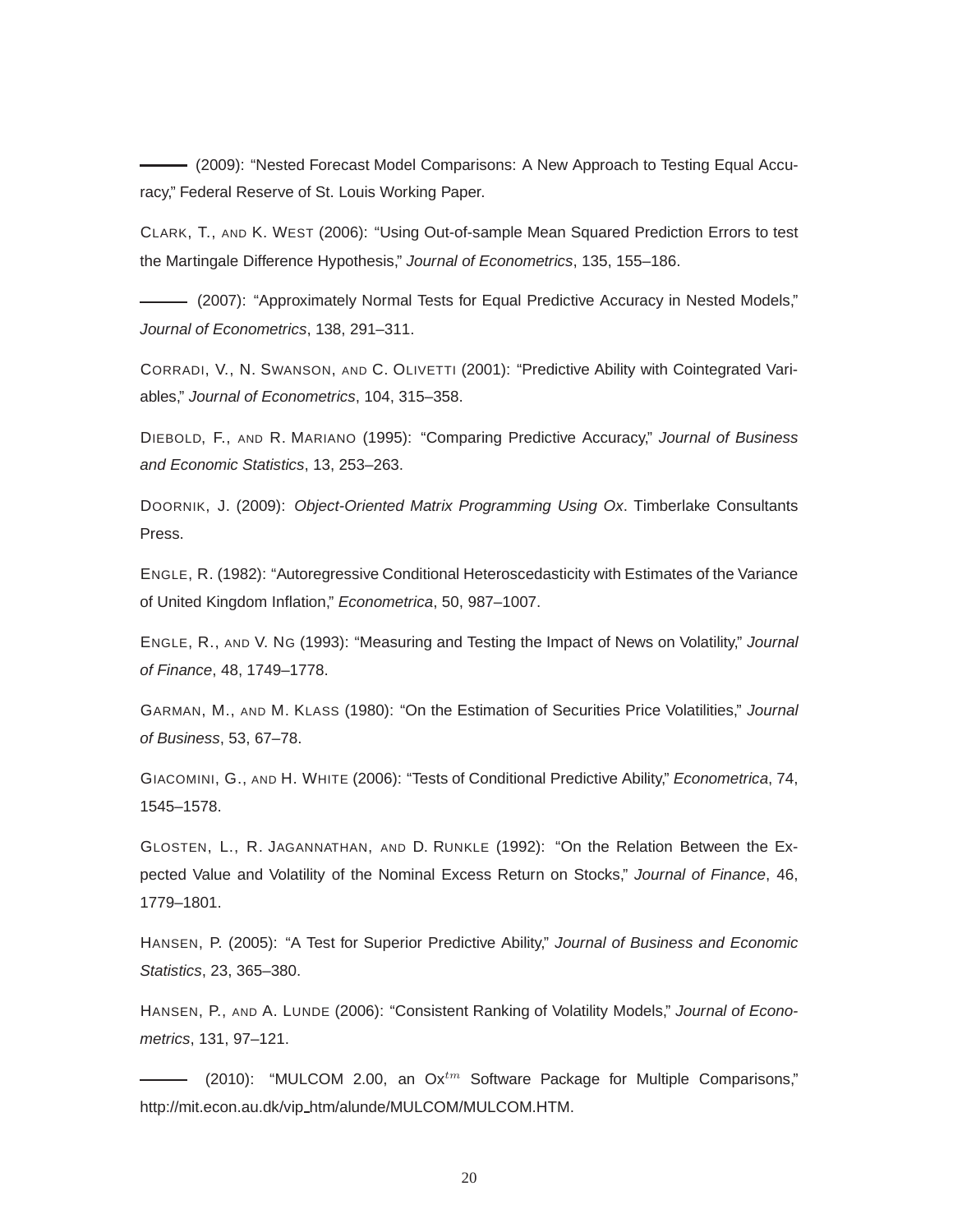<span id="page-21-8"></span>HANSEN, P., A. LUNDE, AND J. NASON (2009): "Model Confidence Sets," Forthcoming in *Econo*metrica.

<span id="page-21-13"></span>HIGGINS, M., AND A. BERA (1992): "A Class of Nonlinear ARCH Models," International Economic Review,.

<span id="page-21-11"></span>J.P.MORGAN (1996): Riskmetrics Technical Document, 4th ed. J.P.Morgan, New York.

<span id="page-21-12"></span>KNIGHT, J., AND S. SATCHELL (2002): "Forecasting Volatility in the Financial Markets," in GARCH processes some exact results, some difficulties and a suggested remedy, ed. by J. Knight, and S. Satchell. Butterworth-Heinemann.

<span id="page-21-14"></span>LAURENT, S. (2009): G @RCH 6. Estimating and Forecasting Garch Models. Timberlake Consultants Ltd.

<span id="page-21-2"></span>LAURENT, S., J. ROMBOUTS, AND F. VIOLANTE (2009): "On Loss Functions and Ranking Forecasting Performances of Multivariate Volatility Models," Cirano discussion paper 2009-45.

<span id="page-21-6"></span>MCCRACKEN, M. (2000): "Robust Out-of-sample Inference," Journal of Econometrics, 99, 195– 223.

<span id="page-21-7"></span>- (2007): "Asymptotics for Out-of-Sample Tests of Granger Causality," Journal of Econometrics, 140, 719–752.

<span id="page-21-4"></span>MINCER, J., AND V. ZARNOWITZ (1969): "The Evaluation of Economic Forecasts," in Economic Forecasts and Expectations, ed. by J. Mincer.

<span id="page-21-9"></span>PARKINSON, M. (1980): "The Extreme Value Method for Estimating the Variance of the Rate of Return," Journal of Business, 53, 61–65.

<span id="page-21-0"></span>PATTON, A. (2009): "Volatility Forecast Comparison Using Imperfect Volatility Proxies," Forthcoming in Journal of Econometrics.

<span id="page-21-1"></span>PATTON, A., AND K. SHEPPARD (2009): "Evaluating Volatility and Correlation Forecasts," in Handbook of Financial Time Series, ed. by T. Andersen, R. Davis, J. Kreiss, and T. Mikosch. Springer.

<span id="page-21-10"></span>VISSER, M. (2010): "GARCH Parameter Estimation Using High-Frequency Data," Journal of Financial Econometrics, 9, 162–197.

<span id="page-21-3"></span>WEISS, A. (1986): "Asymptotic Theory for ARCH Models: Estimation and Testing," Econometric Theory, 2, 107–131.

<span id="page-21-5"></span>WEST, K. (1996): "Asymptotic Inference About Predictive Ability," Econometrica, 64, 1067-1084.